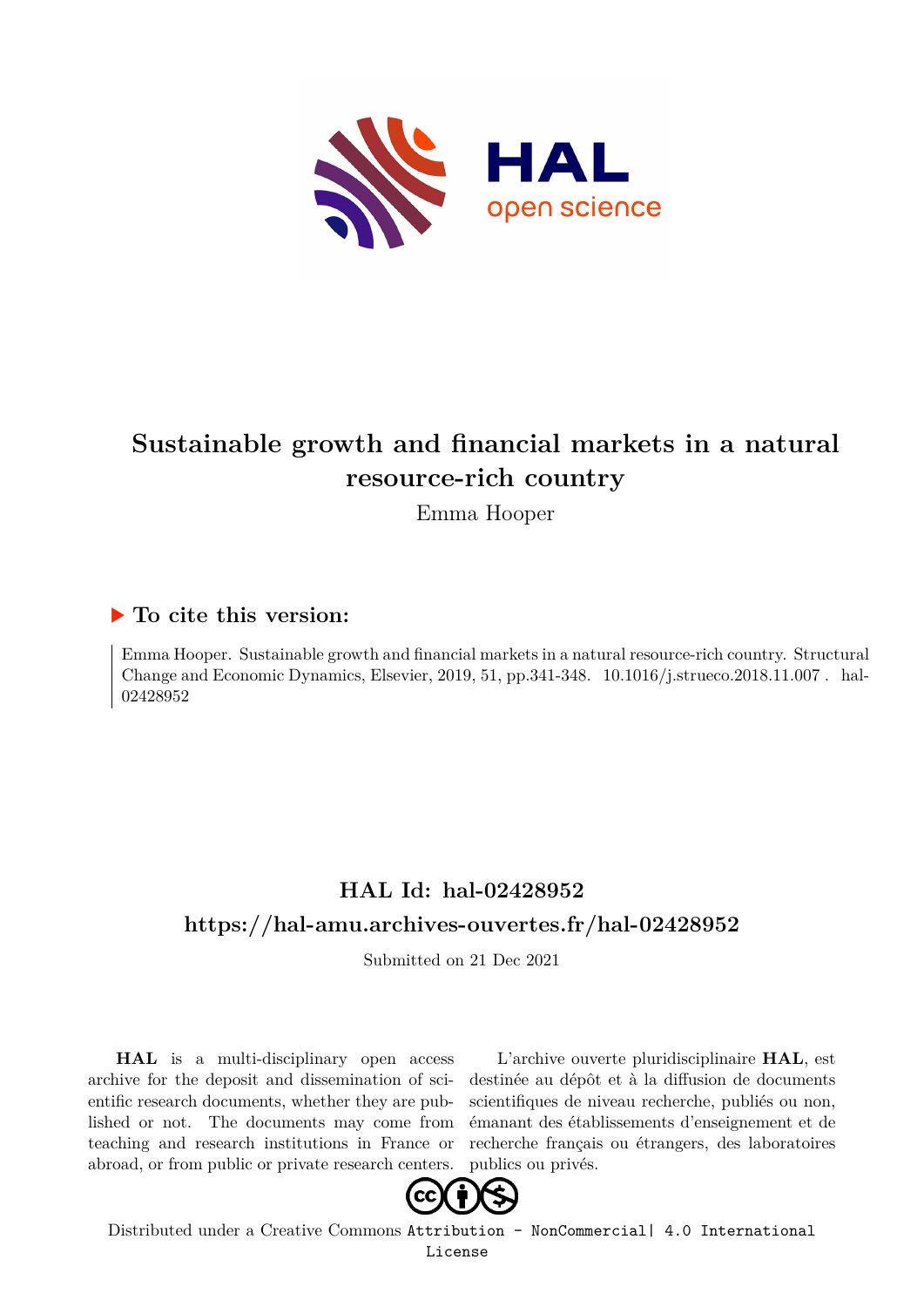# Sustainable growth and financial markets in a natural

## resource-rich country <sup>∗</sup>

Emma Hooper †

October 9, 2018

#### Abstract

This paper studies the optimal growth path of a natural resource-rich country, which can borrow from international financial markets. I explore to what extent international borrowing can overcome resource scarcity in a small open economy, in order to have sustainable growth. First, a benchmark model with a constant interest rate and technical progress is set up to see if the economy's growth can be sustainable in the long run. Secondly, the case of a debt elastic interest rate is analysed. The main finding of this paper is that borrowing on international capital markets does not permit sustainable growth for a country with exhaustible natural resources, when the interest rate is constant. Nevertheless, when the interest rate is endogenized, the consumption growth rate can be positive before declining.

Key words: Exhaustible natural resources, exogenous growth, financial markets

JEL Classification: E20, O40, Q32, E44

<sup>∗</sup>I thank Raouf Boucekkine and Patrick Pintus from Aix-Marseille School of Economics for their helpful comments, Katheline Schubert and Fanny Henriet from the Environmental Economics Lunch Seminar at the Paris School of Economics, Robert Cairns and Ngo Van Long from McGill University in Montreal, as well as Charles Seguin and Pierre Lasserre from UQAM. I am also grateful for helpful suggestions by participants of the 2015 Conference of the European Association of Environmental and Resource Economists (EAERE) at Helsinki and of the French Association of Environmental and Resource Economists (FAERE) in Toulouse, as well as those present at the 2015 International Energy Workshop (IEW) in Abu Dhabi and at the Annual Meeting of the Association of Southern European Economic Theorists (ASSET) in Granada, Spain. I would like to thank Rick van der Ploeg from the Oxford Centre for the Analysis of Resource Rich Economies (OxCarre).

<sup>†</sup>Aix-Marseille University (Aix-Marseille School of Economics), CNRS, & EHESS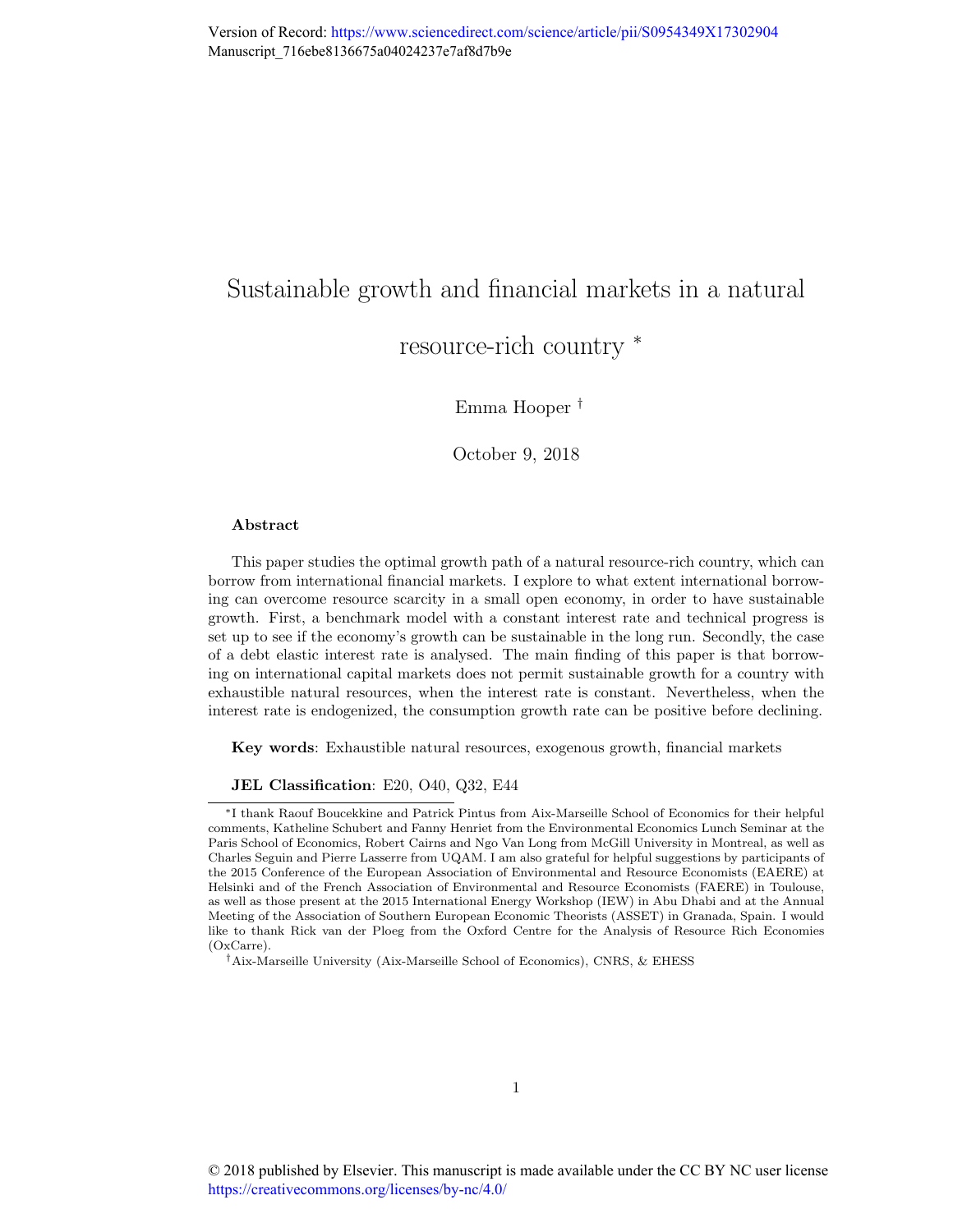### 1 Introduction

Surprisingly, oil or gas producers, even though they have important revenues due to their natural resources, are usually facing high level of debt. For instance, Angola, which is one of the first oil producer of Africa has to deal with an external debt of 36 billion of US dollar, and Brazil had a debt of 340 billion of US dollar in 2015. Nevertheless, the issue of external debt in natural resource-rich countries has been neglected by economists so far.

In this paper, I develop one of the first analysis on this critical issue, investigating whether a natural resource dependent country with an external debt can achieve sustainable output and consumption growth rates, thanks to its access to international financial markets. The paper introduces international borrowing in an optimal exogenous growth model, with exhaustible natural resources, in which the country can borrow money at a constant interest rate and then at an endogenous interest rate. It is a one-sector model, in which the economy extracts and produces natural resources, that it can sell on the domestic market or export abroad. The choice was made not to explore a two-sector model, in order to focus on financial opening and not on trade opening. The main finding of the paper is that sustainability is not feasible when the interest rate is constant, even if there is technical progress, but when the economy faces a debt-elastic interest rate, consumption can grow for a while before decreasing in the long run.

This paper is at the crossroads of two literatures and fills important gaps in each literature. The first stream of literature deals with sustainable growth with natural resources. The cornerstone of those studies is Stiglitz's (1974) neoclassical optimal growth model, where natural resources are essential for production. He points out that optimal growth and a sustainable per capita consumption is feasible with exhaustible natural resource in limited supply, if the ratio of the rate of technical change to the the rate of population growth is greater than or equal to the share of natural resources. Solow (1974) also uses a neoclassical growth model, where he applies the max-min principle to the intergenerational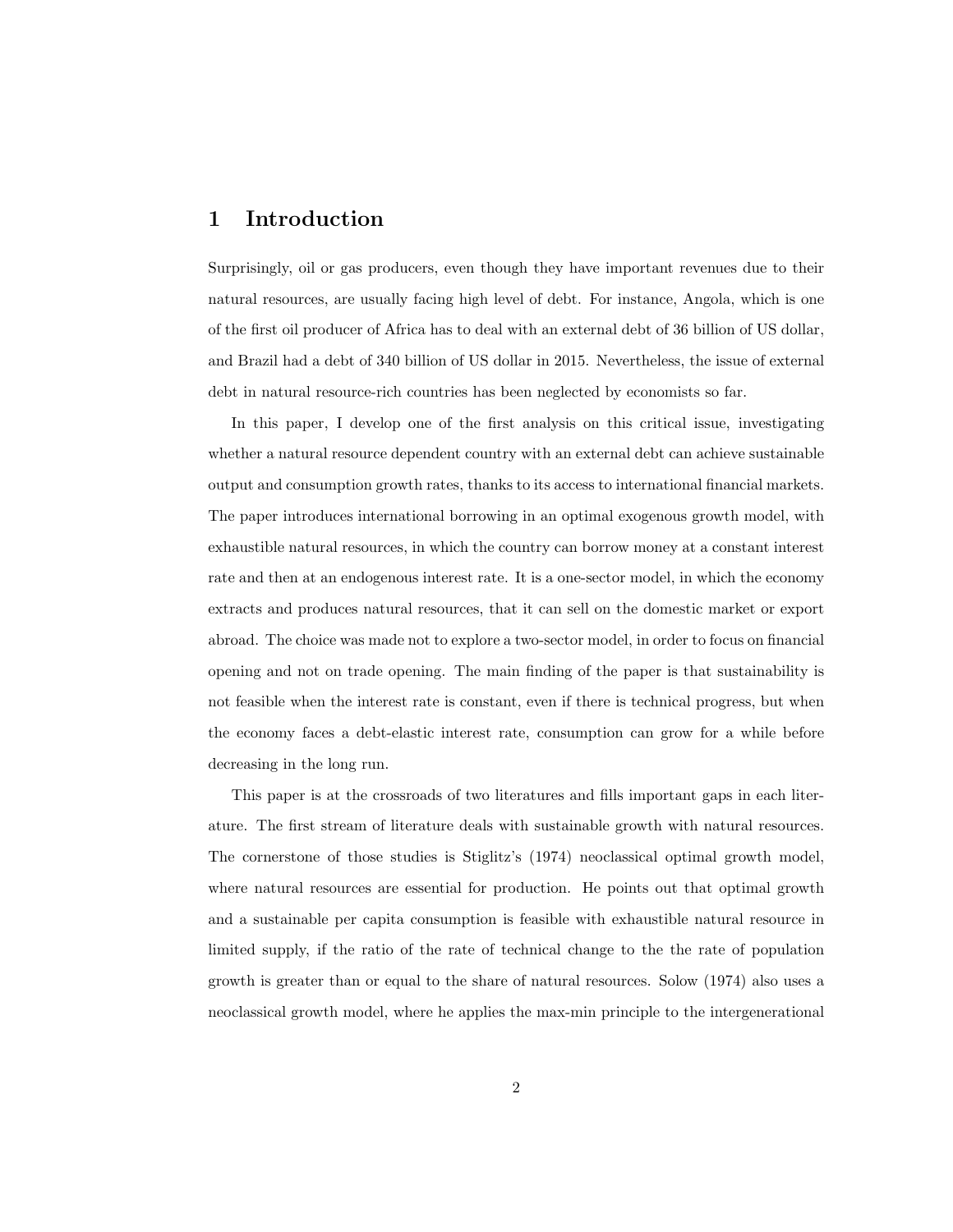problem of optimal capital accumulation, in general and then in particular with scarce natural resources. Dasgupta and Heal (1974) have a different approach of technical change, they do not view it as a smooth gradual process, but as technological breakthrough. They thus introduce a "backstop technology", which represents a major discovery, a new substitute for the depletable resource. An example might be the substitution of fossil fuel energy by solar or wind energy. It should be emphasized that this date of discovering is completely unknown. Nevertheless, this substitution process is a way to overcome resource scarcity and avoid a falling level of per capita consumption. Dasgupta and Stiglitz (1976) and Heal (1978) follow this approach. More recently, Benchekroun and Withagen (2011) show that in a Dasgupta-Heal-Solow-Stiglitz based model, the initial consumption under a utilitarian criterion starts below the maximin rate of consumption if and only the resource is abundant enough. They underline the fact that the present generation does not necessarily benefits most from a windfall of resources. My paper contributes to this Dasgupta-Heal-Stiglitz-Solow (DHSS) literature by "opening" the economy. Indeed, in most of DHSS models, those natural resource rich economies are closed, and the country does not have access to debt. As a matter of fact, very few studies examine optimal exogenous growth models with resource extraction in an open economy. There are some exceptions, as Poelhekke and Van der Ploeg (2008), Van der Ploeg and Venables (2011) who have introduced international finance in their models of resource-rich countries, which focus more on managing resource windfalls. In addition, some articles decided to introduce endogenous growth with non renewable natural resources in this literature, as Schou (1996). In particular, Barbier (1999) proposed a "Romer-Stiglitz" model, where endogenous technical change can overcome resource scarcity. Furthermore, Grimaud and Rougé  $(2003)$  analyses the effect of intervention instruments on the rate of resource extraction and growth rate in a Schumpeterian model. In this paper, I focus on an exogenous technological progress that delays the depletion of natural resources, as the main idea is to see if a resource dependent economy can have a sustainable growth rate thanks to international borrowing, while its main source of growth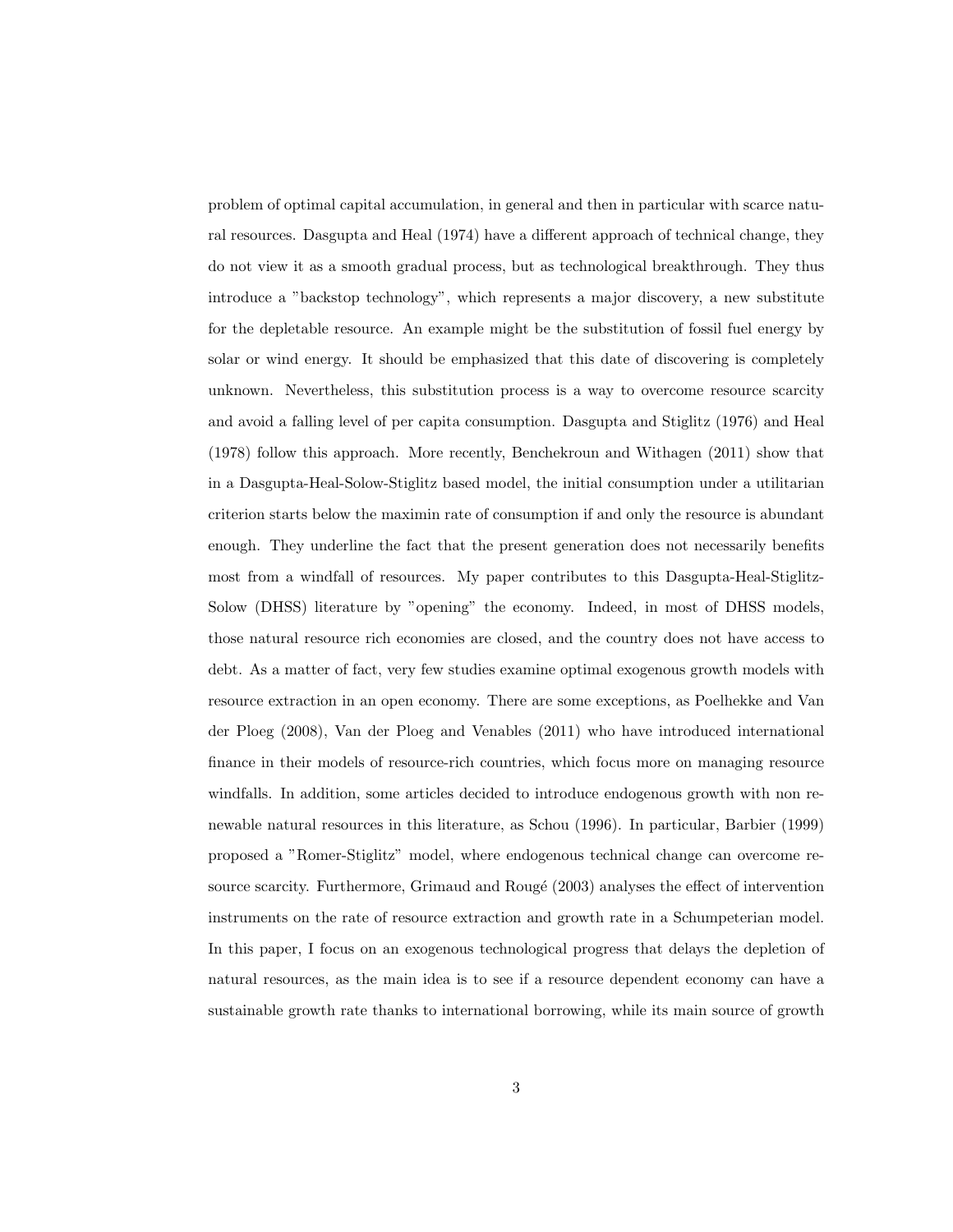is bound to disappear. It is interesting to note that in my model technical change does not help overcome resource scarcity, contrary to Stiglitz (1974) and the rest of this literature. Indeed, consumption, investment and production asymptotically approach zero with the depletion of natural resources, despite the existence of technical change, whereas Stiglitz (1974) shows that consumption growth can be sustained thanks to technical change (at the condition that the ratio of the rate of technical change to population growth rate is higher or equal than the share of natural resources in production).

The second body of literature embraces extensions of the Ramsey model to an open economy. It is shown that the open economy version of the Ramsey model leads to a number of paradoxical conclusions. Barro and Sala-i-Martin (2003) find that the speed of convergence for capital and output is infinite, so the economy jumps into the steady state. Moreover, consumption tends to zero, except for the most patient country. Nevertheless, Schmitt-Grohe and Uribe (2003) display that there are different alternatives to modify the standard small open economy model. Indeed, some attempts have been made to improve those counterfactual results, by introducing a constraint on international credit or adjustment costs. The infinite speed of convergence for capital and output does not apply to countries that are effectively constrained to borrow, and consumption does not decrease to zero. With adjustment costs for investments, capital and output are less instantaneous, even if capital markets are perfect. Oxborrow and Turnovsky (2015) chose an other approach to close the small open economy model, by replacing the infinitely-lived representative agent framework with a general demographic structure, assuming a survival function, which enables them to relax the knife-edge constraint. My paper fills the gap in this small open economy literature by adding exhaustible natural resources. The resources here are essential for production, non renewable, and can apply to oil, gas, shale gas or to different minerals as copper, gold, diamonds.

In the next section, I set forth a general Ramsey model in a small open economy, with exhaustible natural resources. In section 3, I focus on a particular case where the interest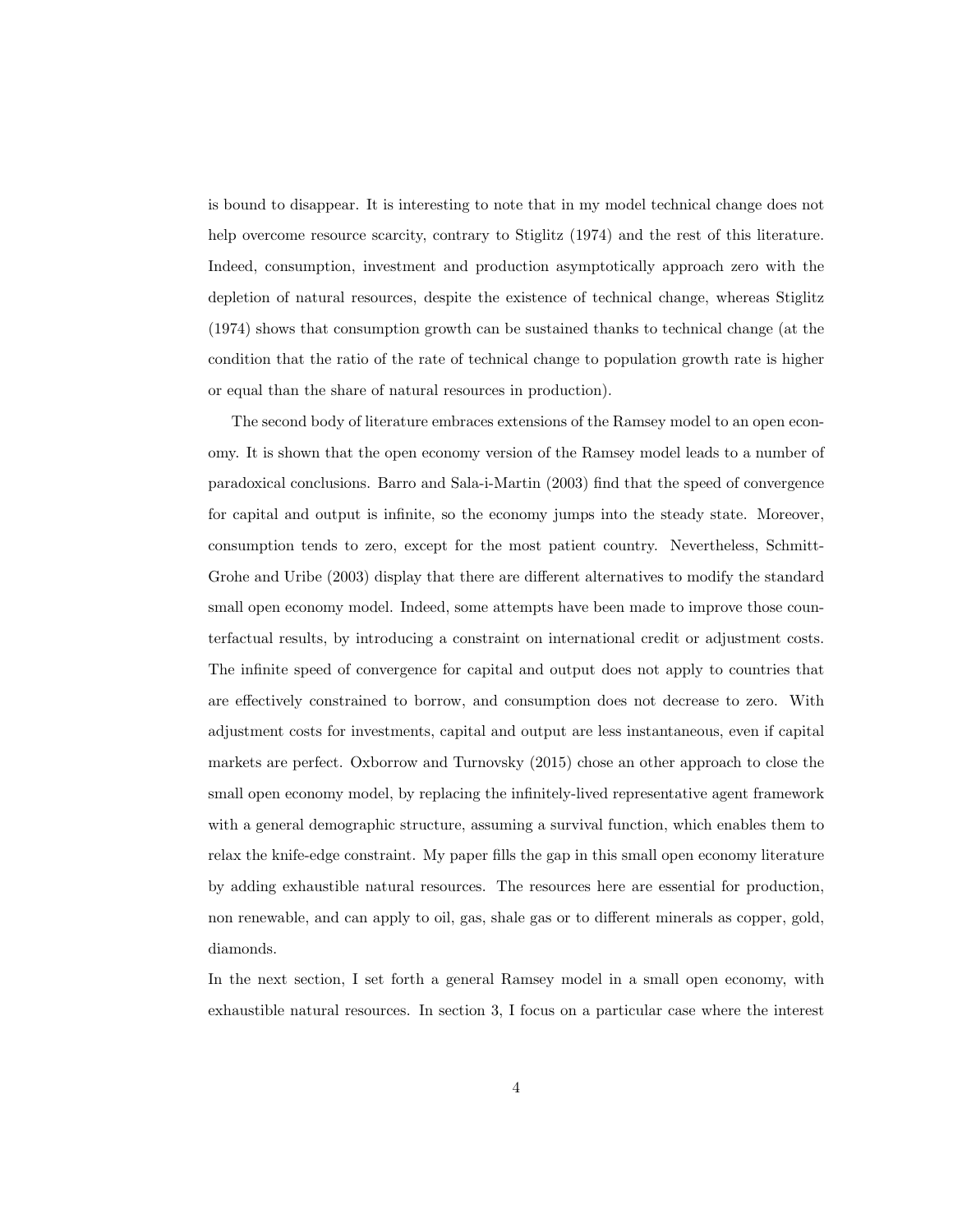rate r is constant and with a resource-augmenting technical progress, that helps raise the efficiency of resource use. In section 4, the model is generalized with an interest rate, which is increasing in the level of debt.

### 2 Theoretical framework

A simple neoclassical growth model with natural resources is considered. It is a small open economy with borrowing capacities.

Output is produced with a constant-returns-to-scale technology, using a Cobb-Douglas production function:

$$
Y = F(K, R) = K^{\alpha} (A(1 - \gamma)R)^{1 - \alpha}, 0 < \alpha < 1
$$
 (1)

where K is the stock of man-made capital, R a non renewable natural resource,  $\gamma$  the share of the country's natural resources that are exported abroad, A the resource-saving technological change. A is growing at some constant exogenous rate  $\tau > 0$ , so that  $A = e^{\tau t}$ . Labor is supposed to be constant, its size is thus normalized to one.

The marginal productivity of natural resources is noted as :  $F'(R) = F_R$ . The marginal productivity of capital is defined as :  $F'(K) = F_K > 0$  and  $F''(K) < 0$ .

I is the investment function, s the saving function, and i the financial contribution, that the government can use, when the production of natural resource is low.  $I = s + i =$  $Y - C + i$ . The non-negativity constraint on i can enable the country to rely on this financial contribution in difficult economic times, or when a large part of its natural resources will have been depleted.

The man-made capital depreciates at rate  $\delta$ :

$$
\dot{K} = I - \delta K = Y - C + i - \delta K, \delta \in [0, 1]
$$
\n<sup>(2)</sup>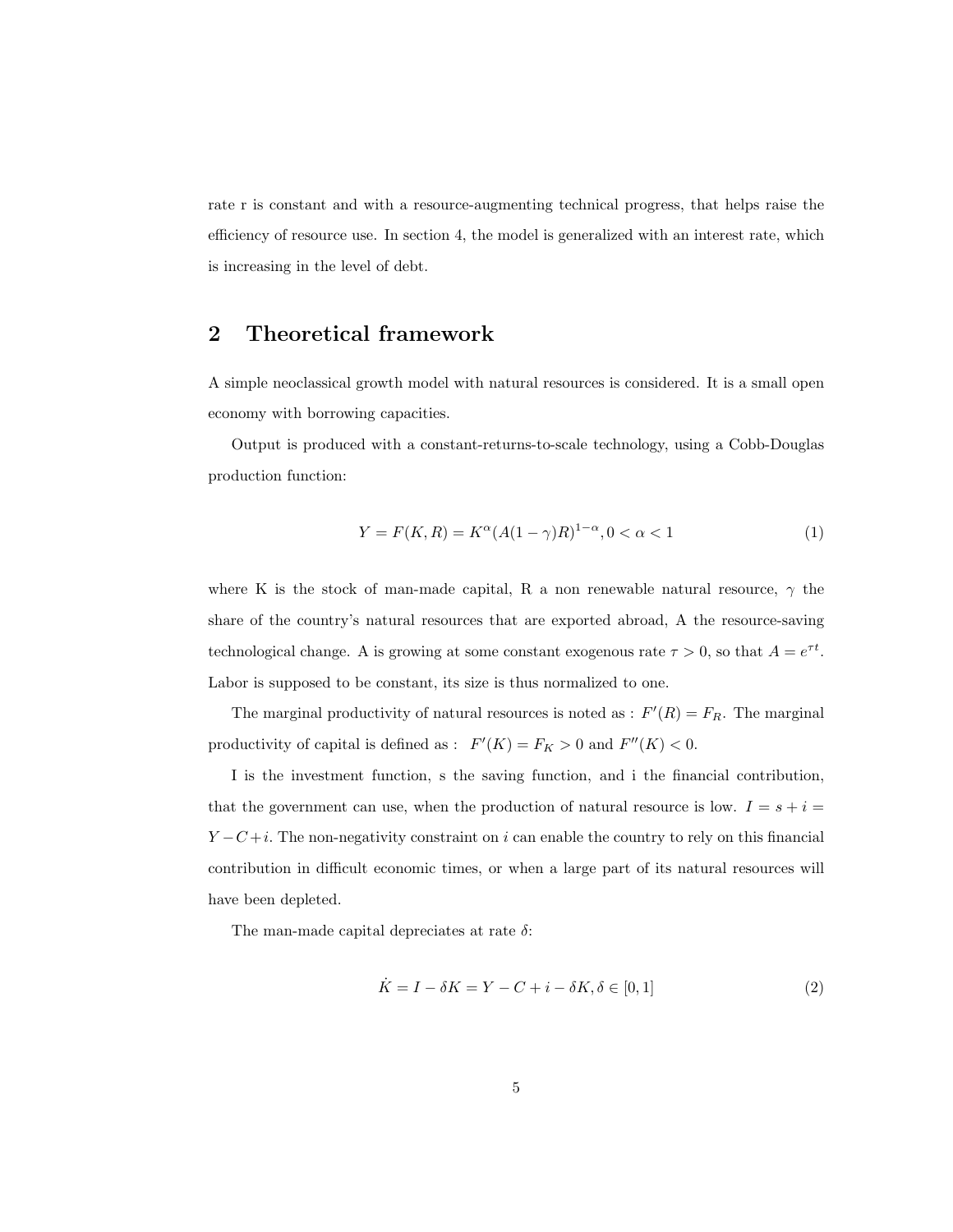#### 2.1 Natural resources

Let S be the stock of non-renewable resources available. The economy has an initial stock of natural resources noted S(0).

The stock decreases over time with the rate of extraction:

$$
\dot{S} = -R\tag{3}
$$

with R a continuous function of time,  $K(0) > 0$  and  $S(0) > 0$ .

### 2.2 The government

The economy is centralized and administered by the government, which controls the management of natural resources through a monopoly. The government has constant relative risk aversion preferences. The intertemporal utility function is:

$$
\int_0^\infty e^{-\rho t} U(C) \mathrm{d}t\tag{4}
$$

with  $U(C) = \frac{C^{1-\eta}-1}{1-\eta}$  for  $\eta \neq 1, \eta > 0$ and  $U(C) = \ln(C)$  for  $\eta = 1$ 

The variable C denotes consumption, and  $\eta$  is the coefficient of relative risk aversion. The discount rate  $\rho$  is assumed to be strictly positive.

The government has access to international capital markets, and can borrow or lend at an interest rate r, which is exogenous and which depends on the level of the country's debt B. One part of the country's resources  $\gamma R$  is exported abroad, and the rest  $(1-\gamma)R$  is sold on the domestic market.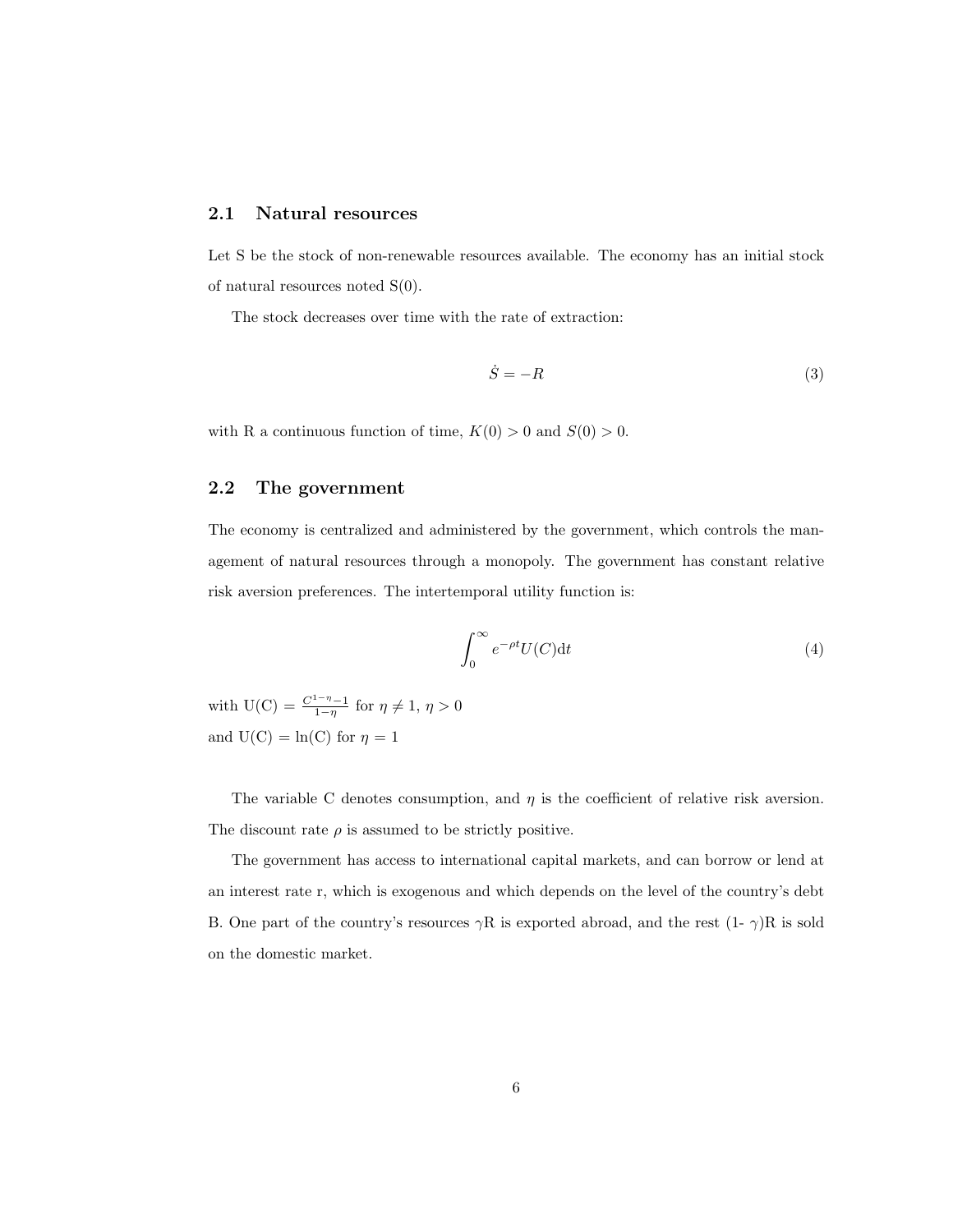The government's dynamic budget constraint is:

$$
\dot{B} = C + r(B)B + I - Y - \gamma pR = r(B)B + i - \gamma pR \tag{5}
$$

where p is the price of the natural resources sold abroad, and thus  $\gamma pR$  is the natural resources revenue received by the government from exports.

The government maximises its lifetime utility on an infinite horizon, subject to the capital accumulation equation  $(2)$ , to the natural resources stock constraint equation  $(3)$ and the budget constraint equation (5).

The problem to be solved is thus:

$$
max_{\{C,I,R\}} \int_0^\infty e^{-\rho t} U(C) \mathrm{d} t
$$

s.t.

$$
\dot{K} = I - \delta K
$$

$$
\dot{S} = -R
$$

$$
\dot{B} = C + r(B)B + I - Y - \gamma pR
$$

$$
K(0) > 0, S(0) > 0
$$

There are three state variables S, B, and K. Three control variables C, I and R to be chosen.

The current value Hamiltonian is :

H (C, R, I,  $\lambda_1$ ,  $\lambda_2$ ,  $\lambda_3$ ) = U(C) +  $\lambda_1(I - \delta K)$  -  $\lambda_2 R$  +  $\lambda_3(C + r(B)B + I - Y - \gamma pR)$ 

The co-states  $\lambda_1$ ,  $\lambda_2$ ,  $\lambda_3$  represent respectively the shadow price of accumulated capital, of the resource stock and the shadow price of debt.

The optimality conditions are given by: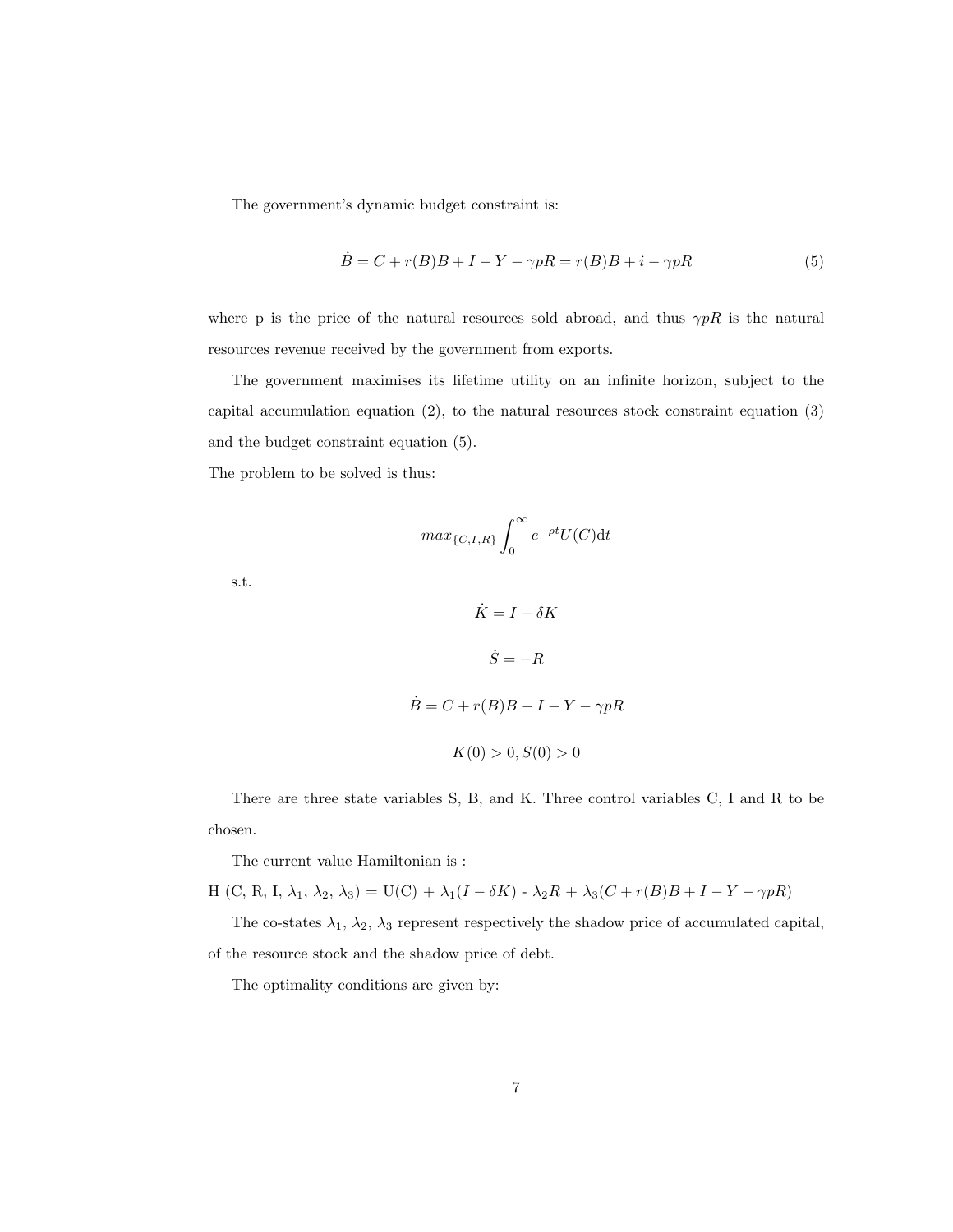$$
U'(C) = -\lambda_3 \tag{6}
$$

$$
-\lambda_3(F_R + \gamma p) = \lambda_2\tag{7}
$$

$$
-\lambda_3 = \lambda_1 \tag{8}
$$

$$
\dot{\lambda_1} = \lambda_1(\delta + \rho) + \lambda_3 F_K \tag{9}
$$

$$
\dot{\lambda_2} = \rho \lambda_2 \tag{10}
$$

$$
\dot{\lambda}_3 = \lambda_3(\rho - r'(B)B + r(B))\tag{11}
$$

At the optimum rate, the rate of return is the same at all points in time, being equal to the social discount rate (equation 10):  $\frac{\dot{\lambda}_2}{\lambda_2} = \rho$ As the Hotelling rule goes, the shadow price of the resource in the ground, also called the

scarcity rent, grows at the discount rate. The transversality conditions are:

$$
\lim_{t \to \infty} e^{-\rho t} \lambda_1 K = 0
$$
  

$$
\lim_{t \to \infty} e^{-\rho t} \lambda_2 S = 0
$$
  

$$
\lim_{t \to \infty} e^{-\rho t} \lambda_3 B = 0
$$

It is not possible to accumulate capital and debt indefinitely. As in the long run, the natural resource will be exhausted, the country cannot extract those resources indefinitely.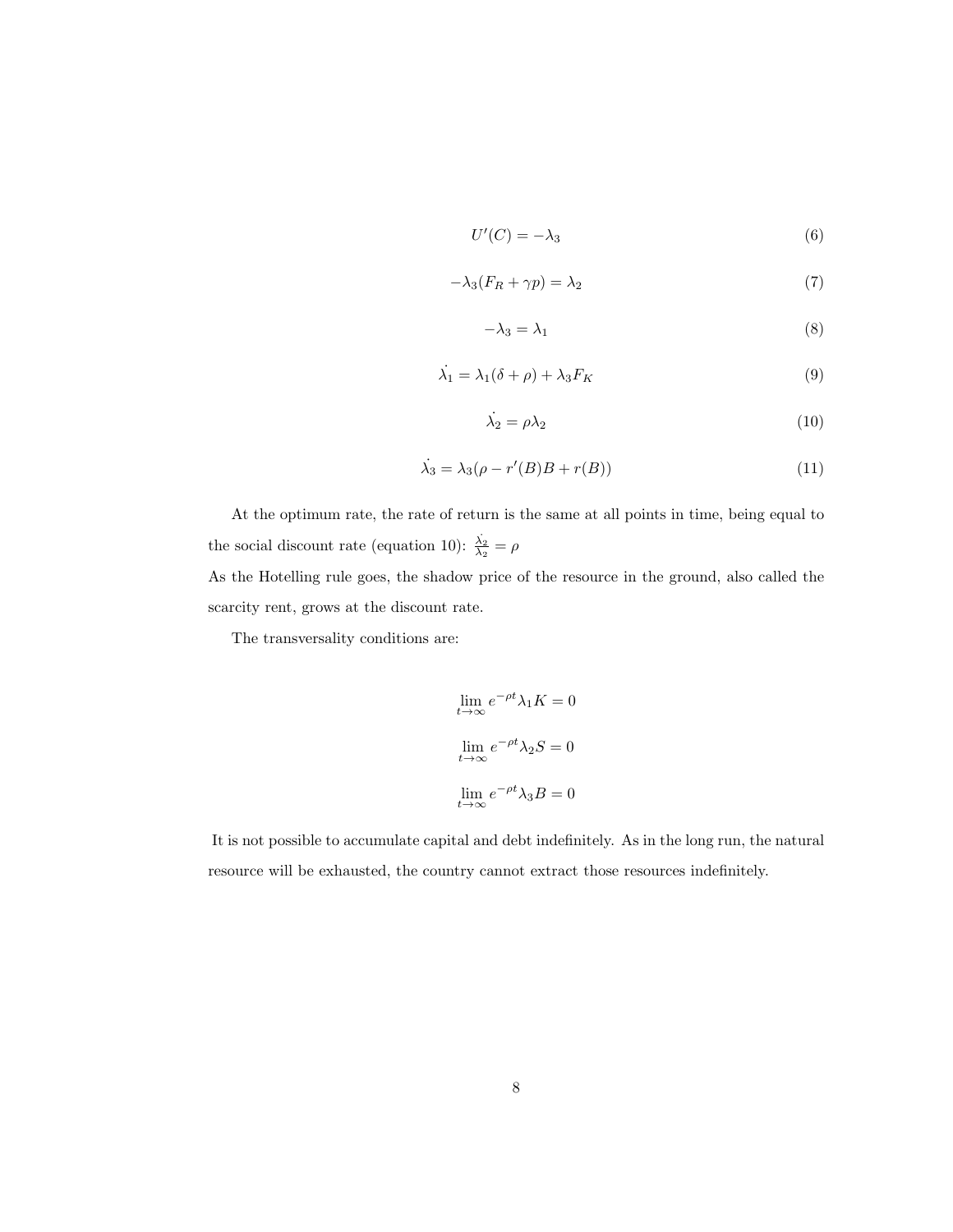# 3 Model with a constant interest rate and technical progress

In the literature of sustainable growth with natural resources in a closed economy, such as Stiglitz (1974) or Dasgupta and Heal (1974), sustainability is not feasible without technical progress. Without public debt in my model, the country cannot rely on international borrowing and depends completely on its natural resources, that are essential for production. In this case of a closed economy, growth is not sustainable in the long run, as those natural resource are non renewable and no technical progress can help overcome the resource scarcity. On the contrary, when financial openness is introduced in my model, the economy can tap financial markets, and can find a new way to support consumption. Nevertheless, despite this access to international markets my results (without technical change) are similar to those of the literature of optimal growth models with natural resource in a closed economy. Therefore, in a small open economy producing exhaustible natural resources, with a constant interest rate and no technical progress, all the variables output, capital, consumption, natural resources, the level of debt grow at the same rate along a balanced growth path and decline asymptotically towards zero (see Appendix 1).

I now consider a resource-augmenting technical progress in the model to see if the country can reach a sustainable growth path. This assumption can be supported by the fact that technological change can lead to the discovery of new natural resources (like the discovery of oil fields in Brazil), or allow the exploitation of resources previously thought not to be economically accessible (as offshore high pressure - high temperature wells for example). Different types of technical changes have been developed in the literature. Technical change can be seen as a gradual process, or like a major discovery. Dasgupta and Heal (1974) view it like a backstop technology that can appear at a discrete time. Endogenous technical change have also been introduced in the literature, especially by Grimaud and Rougé (2003), Lafforgue (2008). This paper focuses on an exogenous technical change, which can delay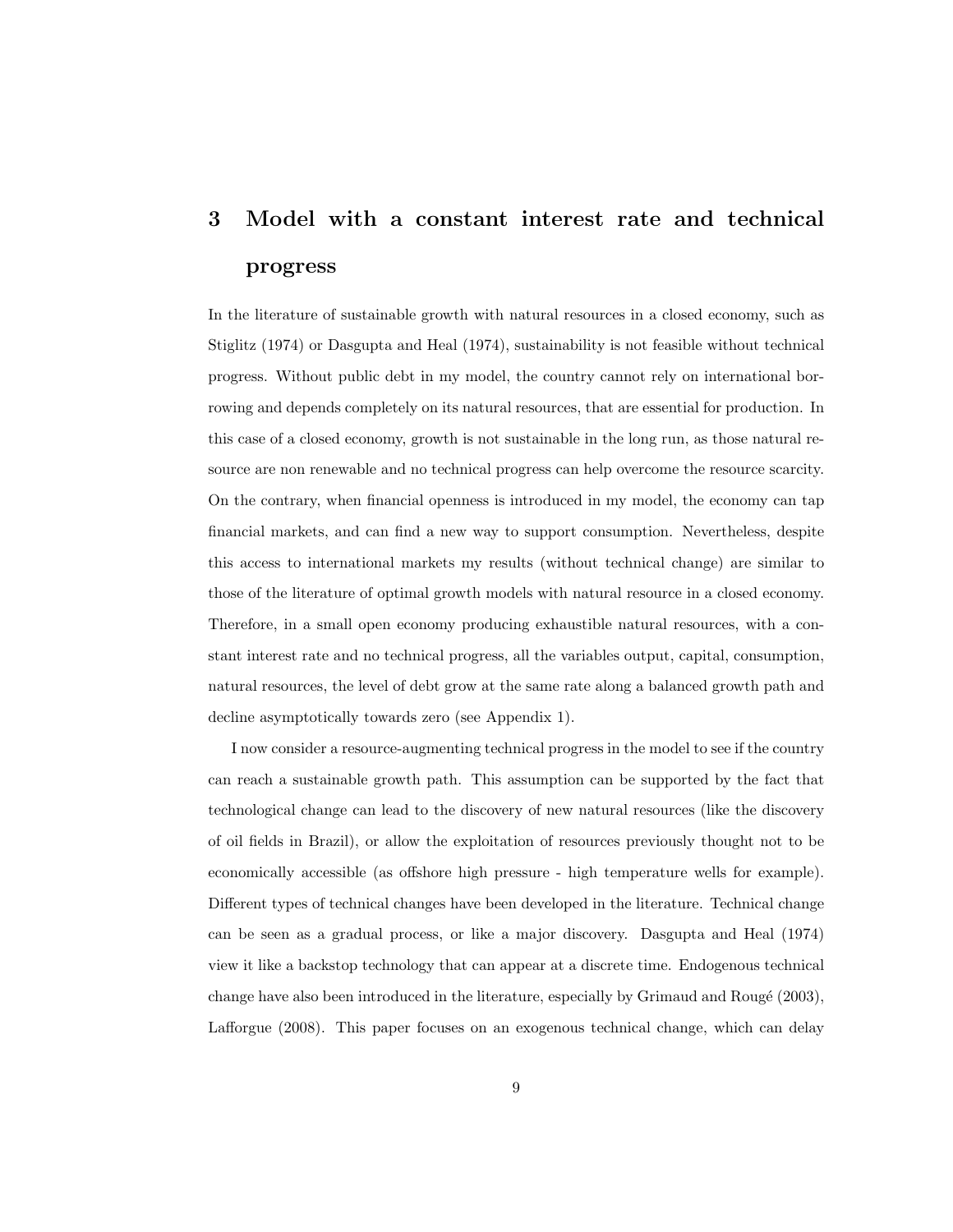the depletion of natural resources but which is not a substitute to those resources.

Furthermore, the economy has unrestricted access to a perfect world capital market. It is assumed that the interest rate equals a constant r and that  $r \leq \rho$  applies, because if not the economy would eventually accumulate enough assets to violate the small-country assumption that we made (Barro and Sala-i-Martin, 2003). This condition is justified by the fact that small natural resource-rich economies usually exhibit high discount rates. Indeed, as an example Adelman (1986) shows that oil-producing countries that heavily depend on oil revenues have a higher discount rate than a diversified economy. Revenues generated from exhaustible natural resources are highly dependent on resource price fluctuations, contrary to more diversified economies that can rely on other sources of revenues. For example, Saudi Arabia's discount rate is higher than Kuwait's discount rate, as Kuwait has some non-oil income derived from foreign investment. Another justification supporting this central assumption is that natural resource-rich countries are usually more subject to high political instability. For example, Nigeria or Venezuela have high discount rates (which are thus higher than the interest rate), since they can face many coups. If the government knows he can be overthrown by its political opponents at any moment, its preference for the present is even higher. Indeed, he ought to produce more now in order to keep itself in power by buying off potential rivals (Easterly, 2002). For those reasons, governments in natural resource-rich countries can thus calculate with short-horizon and high discount rate.

In this model, prices and the interest rate are assumed to be constant. Natural resource prices are usually set on a world market, as it is the case for oil, or at a more regional level like gas. Moreover, governments in small open economies do not have the power to influence the resource price, that is crucial for their revenues. The analysis is conducted with a constant resource price.

The marginal productivity of capital and the marginal productivity of the resource can be expressed as: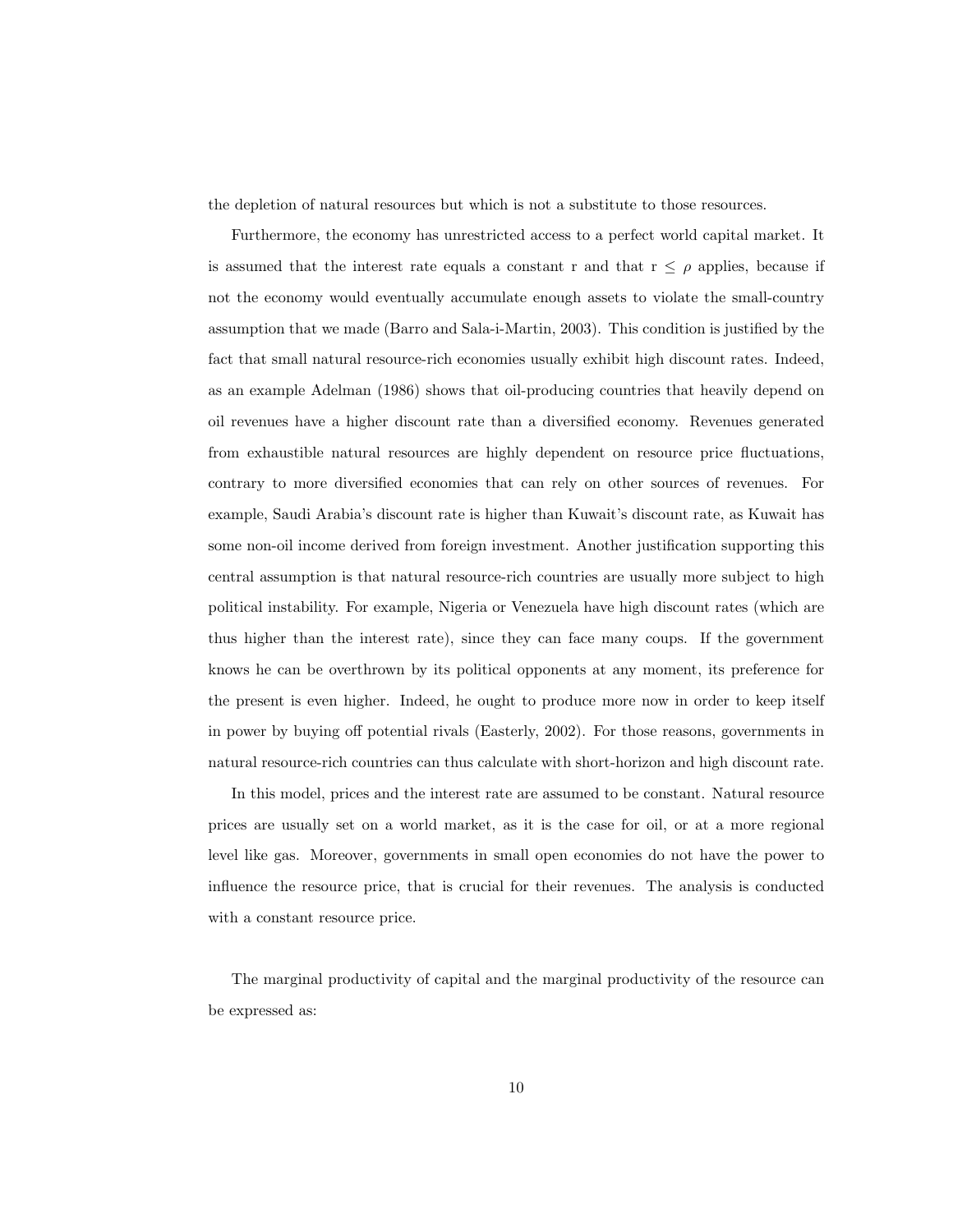$$
F_K = \alpha \left(\frac{K}{A(1-\gamma)R}\right)^{\alpha-1} \tag{12}
$$

$$
F_R = (1 - \alpha) \left(\frac{K}{A(1 - \gamma)R}\right)^{\alpha} A(1 - \gamma)
$$
\n(13)

Using (8) and (11) yields that the marginal productivity of capital is equal to the depreciation rate plus the interest rate:

$$
F_K = \delta + r \tag{14}
$$

This implies that the ratio  $\frac{K}{A(1-\gamma)R}$  is constant:

$$
\frac{K}{A(1-\gamma)R} = \left(\frac{\delta+r}{\alpha}\right)^{\frac{1}{\alpha-1}}\tag{15}
$$

As natural resources are exhaustible, therefore the rate of extraction of those resources tends towards zero. Since the ratio  $\frac{K}{A(1-\gamma)R}$  is constant, this implies that the accumulation of capital approaches zero. And as the production function is a Cobb-Douglas, therefore output also decreases towards zero. Those results appear to be quite counterfactual, as the economy can no longer grow in the long run.

Moreover, the modified Solow-Stiglitz efficiency condition holds:

$$
\frac{F_R \dotplus \gamma p}{F_R + \gamma p} = F_K - \delta = r
$$

In other words, along the optimal path the interest rate has to be equal to the growth rate of the marginal productivity of the resource plus the government's revenue of exported resources.

Using this last efficiency condition and as the ratio  $\frac{K}{A(1-\gamma)R}$  is constant, therefore its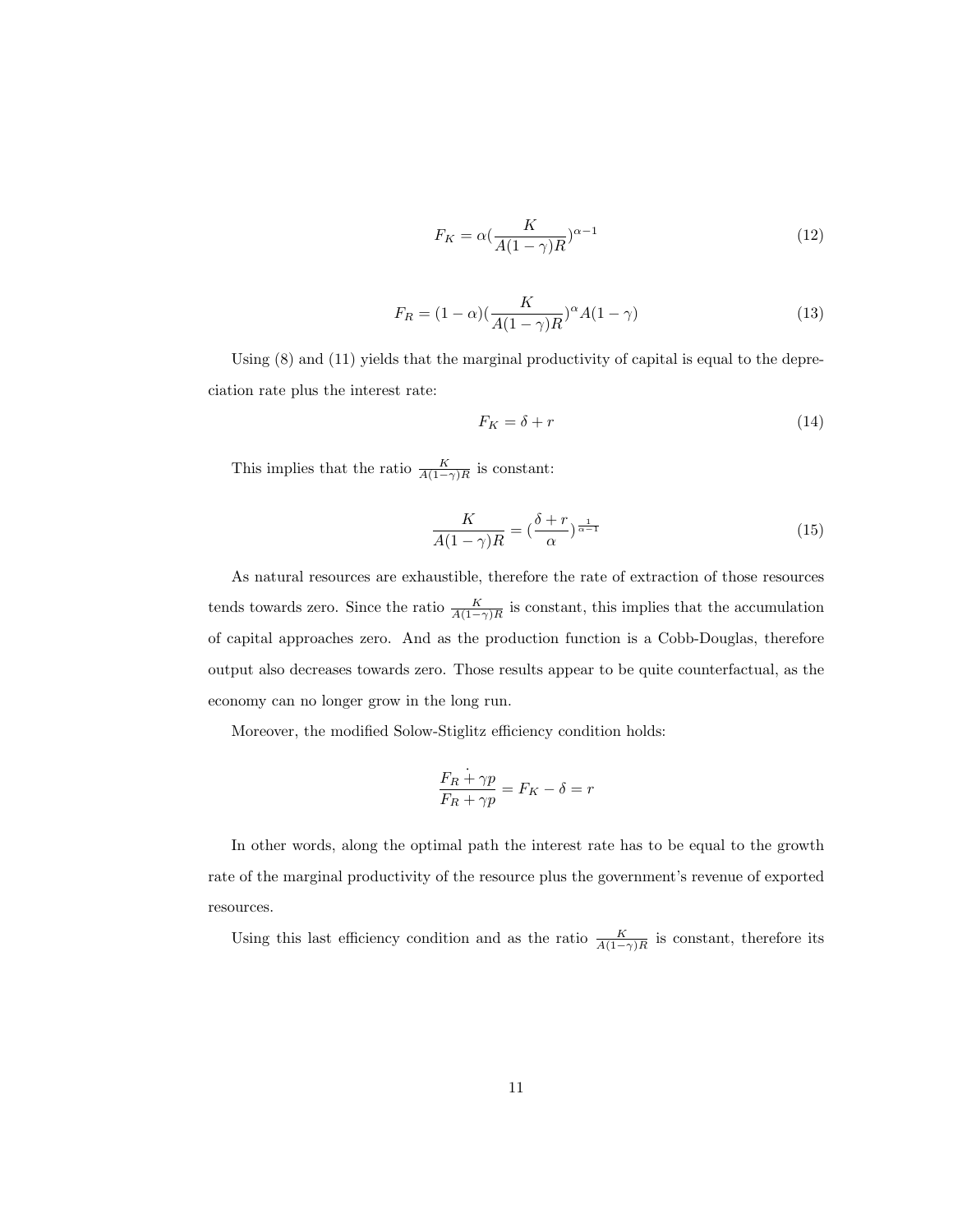growth rate  $g_{\frac{K}{A(1-\gamma)R}} = \frac{\frac{\dot{K}}{A(1-\gamma)R}}{\frac{K}{A(1-\gamma)R}}$  is equal to zero, it yields :

$$
\frac{\dot{F}_R}{F_R} = \alpha \left( \frac{\frac{\dot{K}}{A(1-\gamma)R}}{\frac{K}{A(1-\gamma)R}} \right) + \frac{\dot{A}}{A}
$$
\n
$$
\dot{F}_R = \frac{\dot{A}}{A} F_R \tag{16}
$$

This equation can thus be reexpressed as:

$$
\frac{F_R + \gamma p}{F_R + \gamma p} = \frac{\tau F_R}{(1 - \alpha)(1 - \gamma)\left(\frac{K}{A(1 - \gamma)R}\right)^{\alpha}A + \gamma p}
$$

Proposition 1: The optimal growth rate of consumption is given by:

$$
g_C = \frac{\dot{C}}{C} = \frac{r - \rho}{\eta}
$$

and along a balanced growth path,  $g_Y = g_K = g_I = g_C$  and  $g_R < 0$ 

Concerning consumption growth, this is straightforward from equations (6) and (11), which give the Keynes-Ramsey rule. Therefore, the consumption growth rate is negative, as  $r \leq \rho$ . Consumption cannot be sustainable in the long run. This result confirms what has been shown in the literature extending the Ramsey model to an open economy by allowing for international borrowing, where consumption also tended to zero in impatient economies (Barro and Sala-i-Martin, 2003). Nevertheless, this result is different from Stiglitz (1974), where thanks to technical progress there is sustainability in a closed economy with exhaustible natural resources, if the ratio of the rate of technical change to population growth rate is higher or equal than the share of natural resource in production. Therefore, in my model, consumption declines despite an access to financial markets and technical change.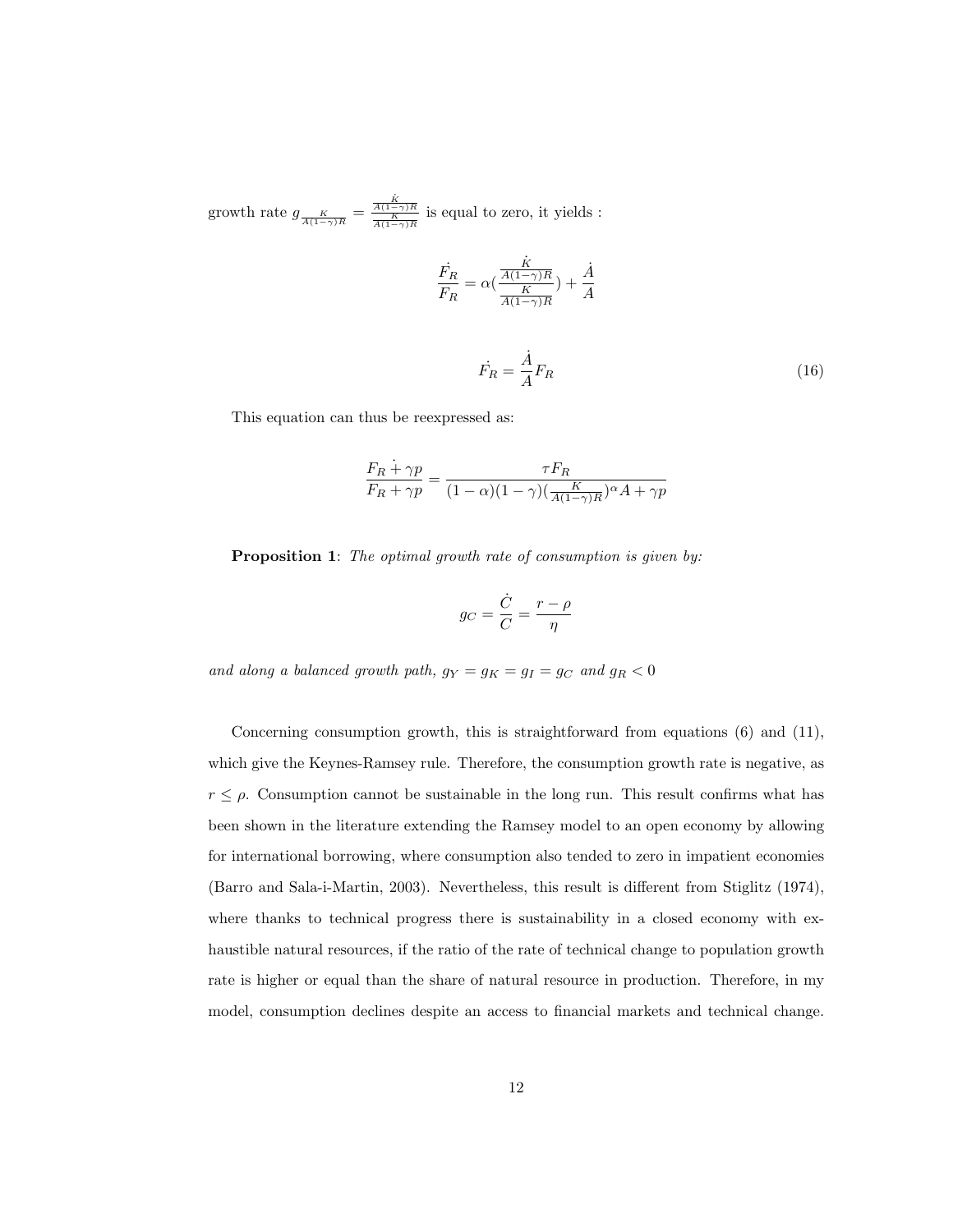This is quite counterfactual, as natural resource-rich countries, that start producing their resources, usually have high level of consumption. Indeed, consumption increases at first thanks to those new resource flows, and then decreases with the resource depletion, especially if the country did not diversify its economy through structural reforms, or if it has been plagued by rent seeking instead of investing. Moreover, creditors are usually willing to lend to those natural resource-rich countries, as they know they will have new revenues stemming from those resources. That has been the case of many developing countries, which have been able to borrow on financial markets thanks to their oil discoveries. For example, Ecuador had a larger access to international borrowing in the 1970's when it started to produce and export oil. Stylized facts show that financial openness can thus be an opportunity to increase the country's consumption, contrary to my model with a constant interest rate.

Moreover, a balanced growth path (BGP) is defined as a path along which the quantities Y, C and K change at constant proportionate rates. Let  $g_x$  denote the growth rate of the variable  $x > 0$ , that is  $g_x = \frac{\dot{x}}{x}$ .

As the ratio  $\frac{K}{A(1-\gamma)R}$  is constant, by differenciating logarithmically:

$$
g_{\frac{K}{A(1-\gamma)R}} = g_K - g_{A(1-\gamma)R} = 0
$$

and  $g_{A(1-\gamma)R} = g_A + g_{(1-\gamma)R} = g_A + g_R$ , as  $\gamma$  constant

This implies that:

$$
g_K = g_A + g_R
$$

Furthermore, as  $g_K = g_C$ , we have:  $g_R = g_C - g_A$ Then,

$$
g_R = \frac{r - \rho}{\eta} - \tau
$$

Therefore  $g_R < 0$ , as  $\tau > 0$  and  $r \leq \rho$ .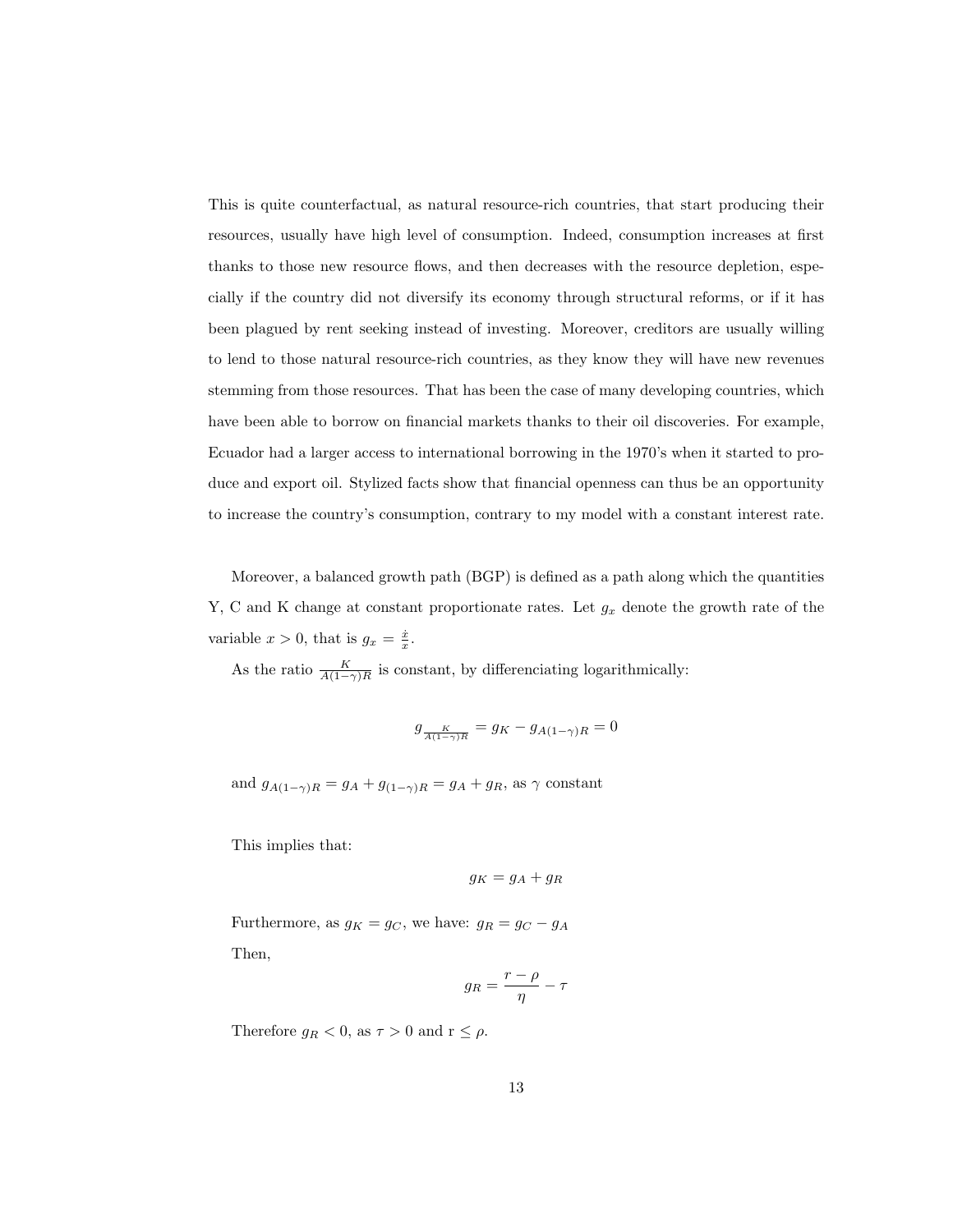The pace of the natural resource extraction is decreasing with time. In the long-term, the natural resource is being extracted until it is depleted, even though there will still be some resource left in the ground. Indeed R will never be completely equal to zero, but will asymptotically approach zero.

Concerning the debt path, as output, investment and natural resources, it tends asymptotically towards zero. Indeed, by considering the budget constraint and the transversality conditions, it leads to  $\lim_{t\to+\infty} B(t) = 0$ .

This implies that the maximum that the debt growth rate, noted  $\max_{B}$ , can reach is :

$$
\max g_B = \frac{r - \rho}{\eta} - r
$$

In conclusion, in a small open economy with exhaustible natural resources when there is technical progress and a constant interest rate, all the variables output, capital, consumption, natural resources, and the level of debt decline towards zero. Those results are different from Barro and Sala-i-Martin (2003), who show that extensions of a Ramsey model to an open economy do not lead to a declining output in the long term, even though consumption can be decreasing. Those results also differ from Stiglitz (1974), where optimal growth is feasible to a certain condition on technical change, despite the limited supply of natural resources. Surprisingly, in my model technical progress cannot overcome resource scarcity, as the interest rate is exogenous and constant. Extending a Ramsey model to an open-economy with natural resources, lead to counterfactual results. As natural resource revenues dwindle away, the economy ends up with a lower level of debt and a lower level of consumption in the long run. Moreover, along the BGP those variables do not grow at the same rate. Therefore, contrary to Stiglitz (1974) positive growth rates for output and consumption cannot be sustained in the long run.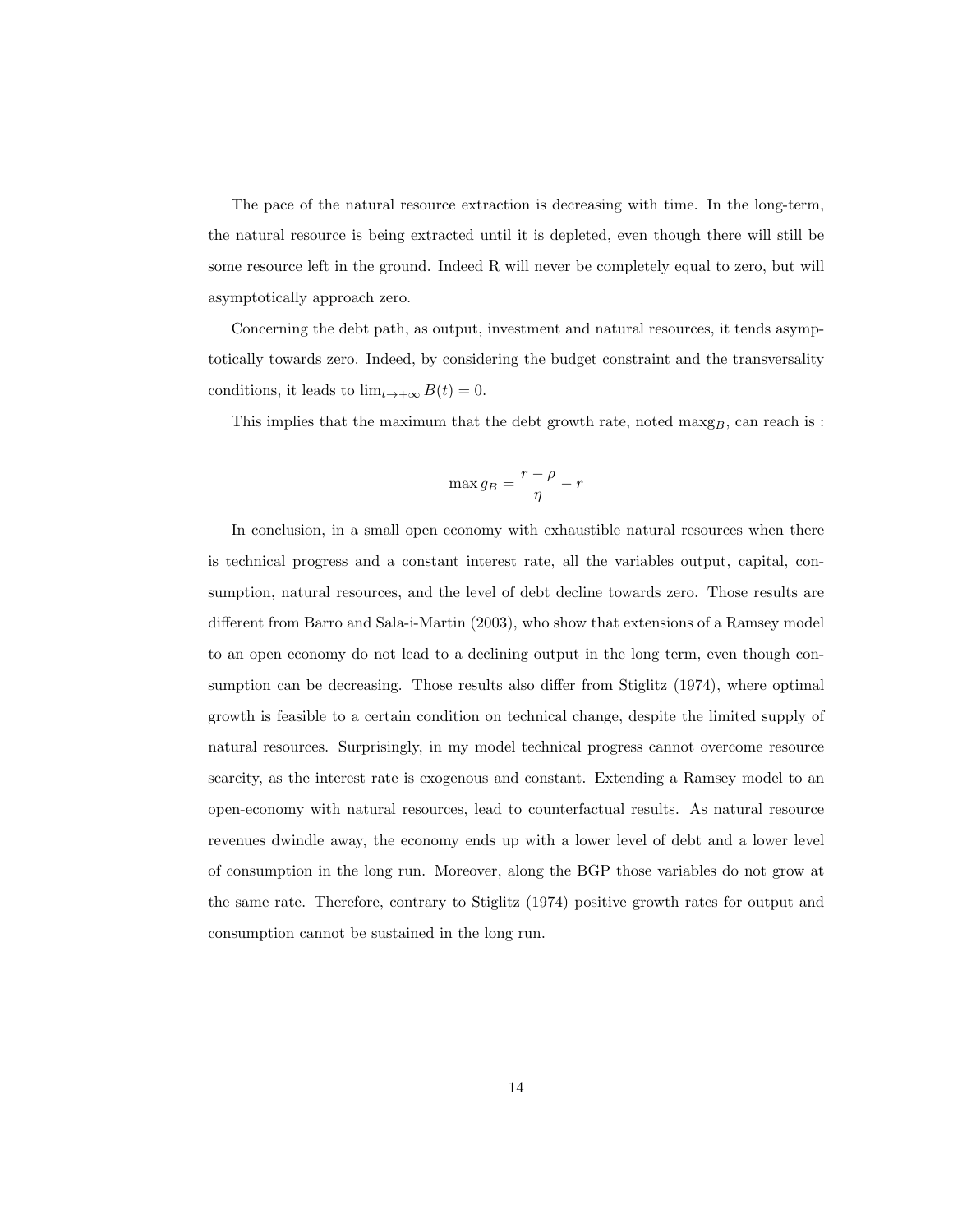### 4 Model with a debt-elastic interest rate

The economy faces now limitations in its access to the world financial markets. It is indeed more realistic than a country that can borrow as much as it wants at a fixed rate.

The interest rate  $r(B)$  depends on the level of debt. It is thus assumed that  $r(B)$  is increasing in the aggregate level of foreign debt.

As in the literature it is more common to use an exponential interest rate, I refer to Schmitt-Grohe and Uribe (2003) debt-elastic interest-rate premium. It can be expressed as:

$$
r(B) = r^* + \psi(e^{B-D} - 1),
$$

where  $\psi(e^{B-D}-1)$  is the country-specific interest rate premium, r<sup>\*</sup> is the world interest rate, D is the steady-state level of foreign debt.  $r^*$ , D and  $\psi$  are constant and positive parameters. Therefore, when the level of debt reaches its steady-state, i.e.  $B = D$ , it implies that the interest rate equals the international interest rate:  $r(B) = r^*$ 

Therefore the formulation of the interest rate implies  $r(B) > 0$  and  $r'(B) = \psi e^{B-D} > 0$ .

Using the optimality conditions of the general model, especially equations (8), (9) and (11), the marginal productivity of the capital depends on the interest rate:

$$
F_K = \delta + r'(B) \cdot B + r(B) \tag{17}
$$

As  $F_K = \alpha \left( \frac{K}{A(1-\gamma)R} \right)^{\alpha-1}$ , we can find the ratio  $\frac{K}{A(1-\gamma)R}$ :

$$
\frac{K}{A(1-\gamma)R} = \left(\frac{\delta + r'(B) \cdot B + r(B)}{\alpha}\right)^{\frac{1}{\alpha - 1}} = \left(\frac{\psi e^{B - D} \cdot B + r^* + \psi(e^{B - D} - 1) + \delta}{\alpha}\right)^{\frac{1}{\alpha - 1}} \tag{18}
$$

From equations  $(7)$ ,  $(10)$ ,  $(11)$  and  $(17)$ , the marginal productivity of the natural re-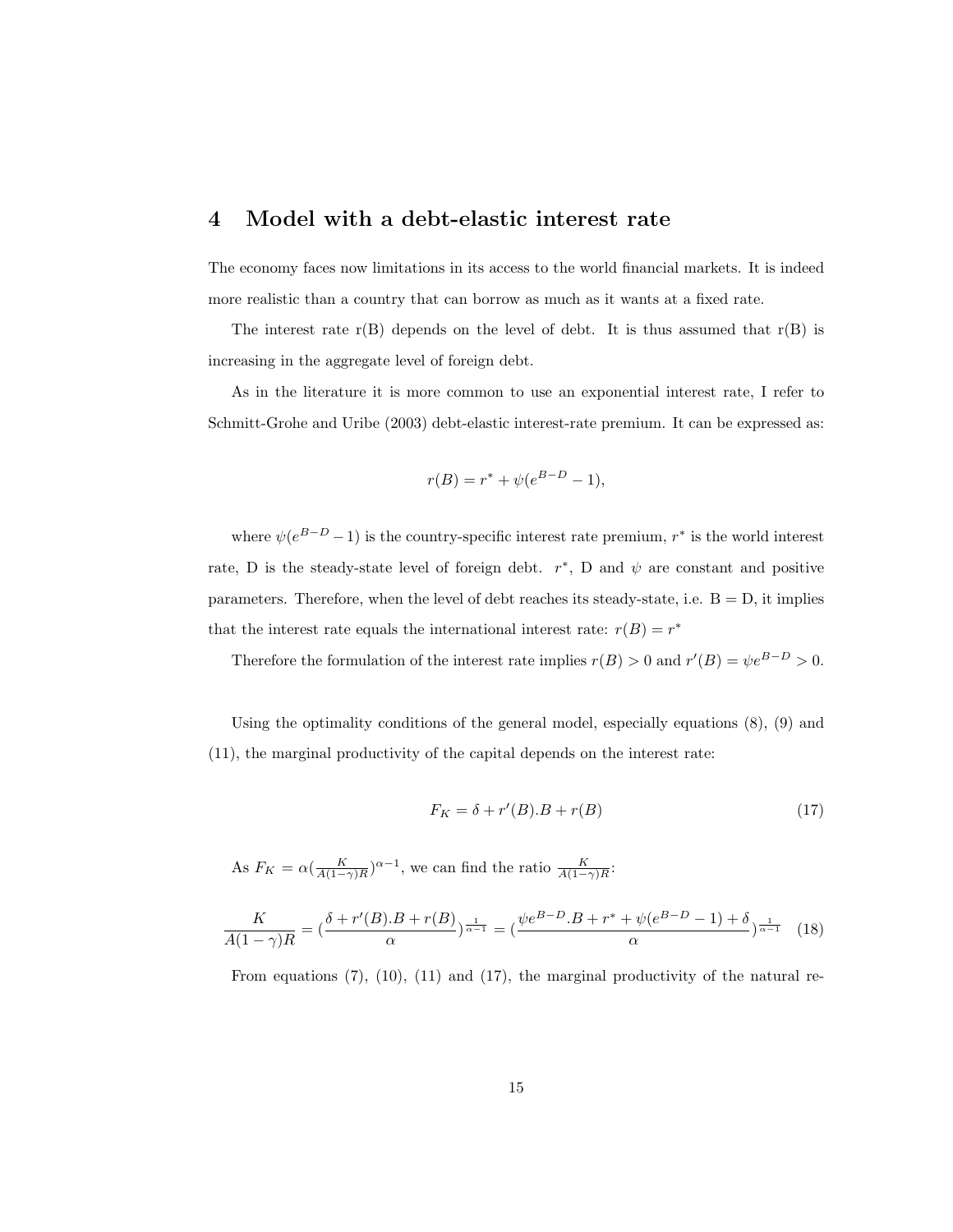



sources is given by:

$$
\frac{F_R + \gamma p}{F_R + \gamma p} = F_K - \delta = r'(B).B + r(B)
$$
\n(19)

This relation corresponds to the new Solow-Stiglitz efficiency condition in an open economy with a debt-elastic interest rate.

Proposition 2: The optimal level of debt decreases and output falls to zero in the long run.

This is quite a paradoxical result, as the economic policy recommended here is to pay off its debt from the beginning and thus not to take any risks. The economic intuition is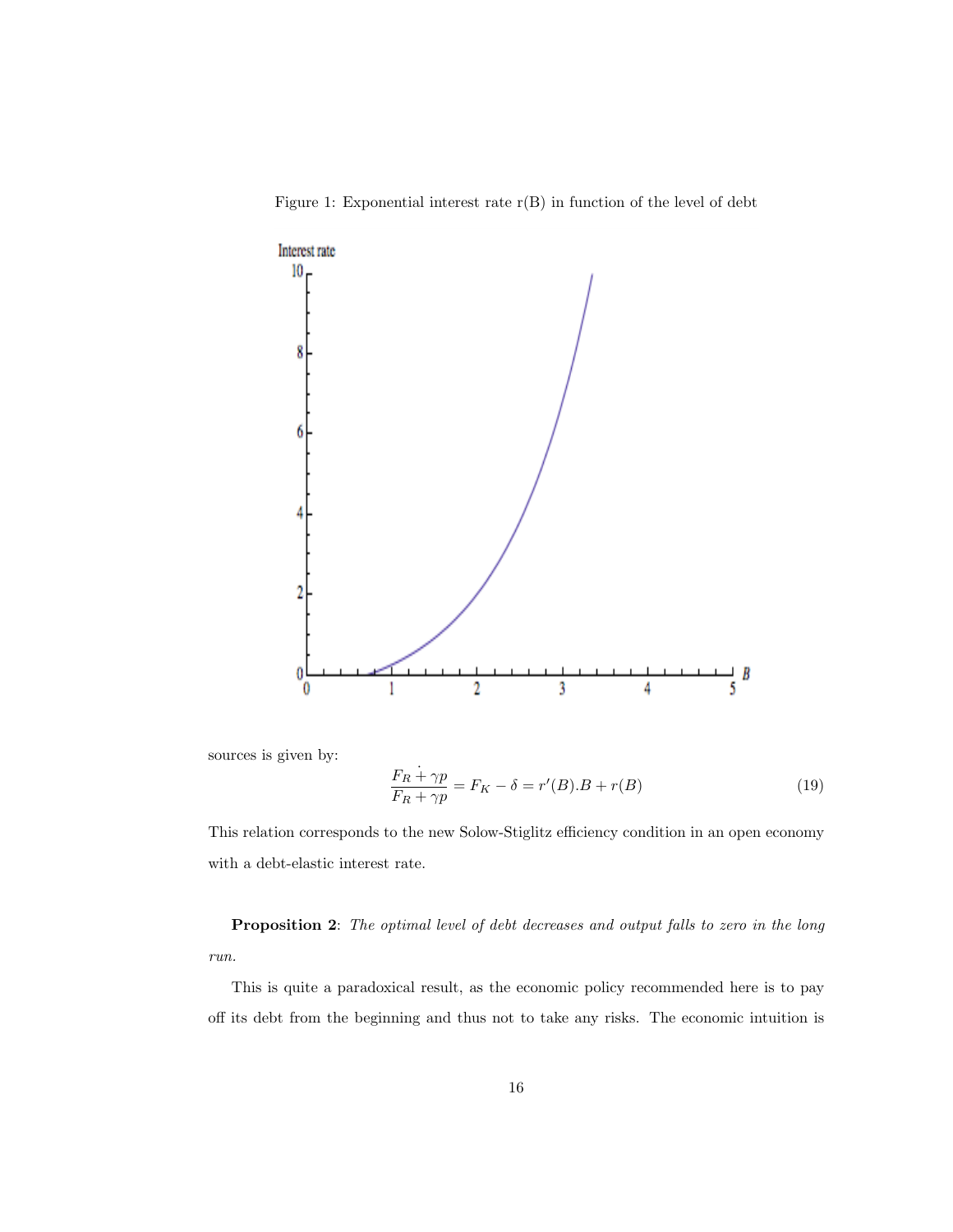to avoid debt-overhang. Indeed, as resource flows will not continue indefinitely, the country should avoid excessive borrowing.

Allowing for international borrowing should help the economy limit its dependence on those resources, through the diversification of its economy (by developing tourism, like in Indonesia). Nevertheless, it should avoid getting trapped in a debt spiral and try to pay back its debt while it still receive revenues from its natural resource. Furthermore, as this resource is exhaustible, the challenge is to save money for future generations (by creating a sovereign wealth fund for example), and thus not to spend all those revenues in the present. Indeed, if the country just borrows on financial markets in order to maintain its consumption to a certain level and does not use this financial openness as a mean to diversify its economy, the country will accumulate too much debt. Investors will not be willing to lend to this country, whose main source of revenue (its natural resources) is bound to disappear. A mismanagement of debt and natural resources can thus lead to difficult economic consequences, as it is currently the case in Venezuela, which is strangled by its debt even though it has huge oil reserves.

A numerical example is provided to illustrate the debt pattern in function of time when the interest rate is exponential (Figure 2). More precisely, I set  $\alpha = 0, 32, \delta = 0, 1, p = 1$ ,  $\gamma = 0, 5, r* = 0, 04, D = 0, 7442$  and  $\psi = 0, 8$ , and plot the optimal debt path in function of time.

According to (18) and as the level of debt is falling to zero, the ratio  $\frac{K}{A(1-\gamma)R}$  also approaches asymptotically a constant. I thus find the same counterfactual results from the benchmark model with a constant interest rate r concerning the accumulation of capital, the level of investment, and output that decrease asymptotically towards zero.

**Proposition 3:** The optimal rate of consumption is given by:

$$
\frac{\dot{C}}{C} = \frac{F_K - \delta - \rho}{\eta} = \frac{r'(B) \cdot B + r(B) - \rho}{\eta}, \eta > 1
$$
\n(20)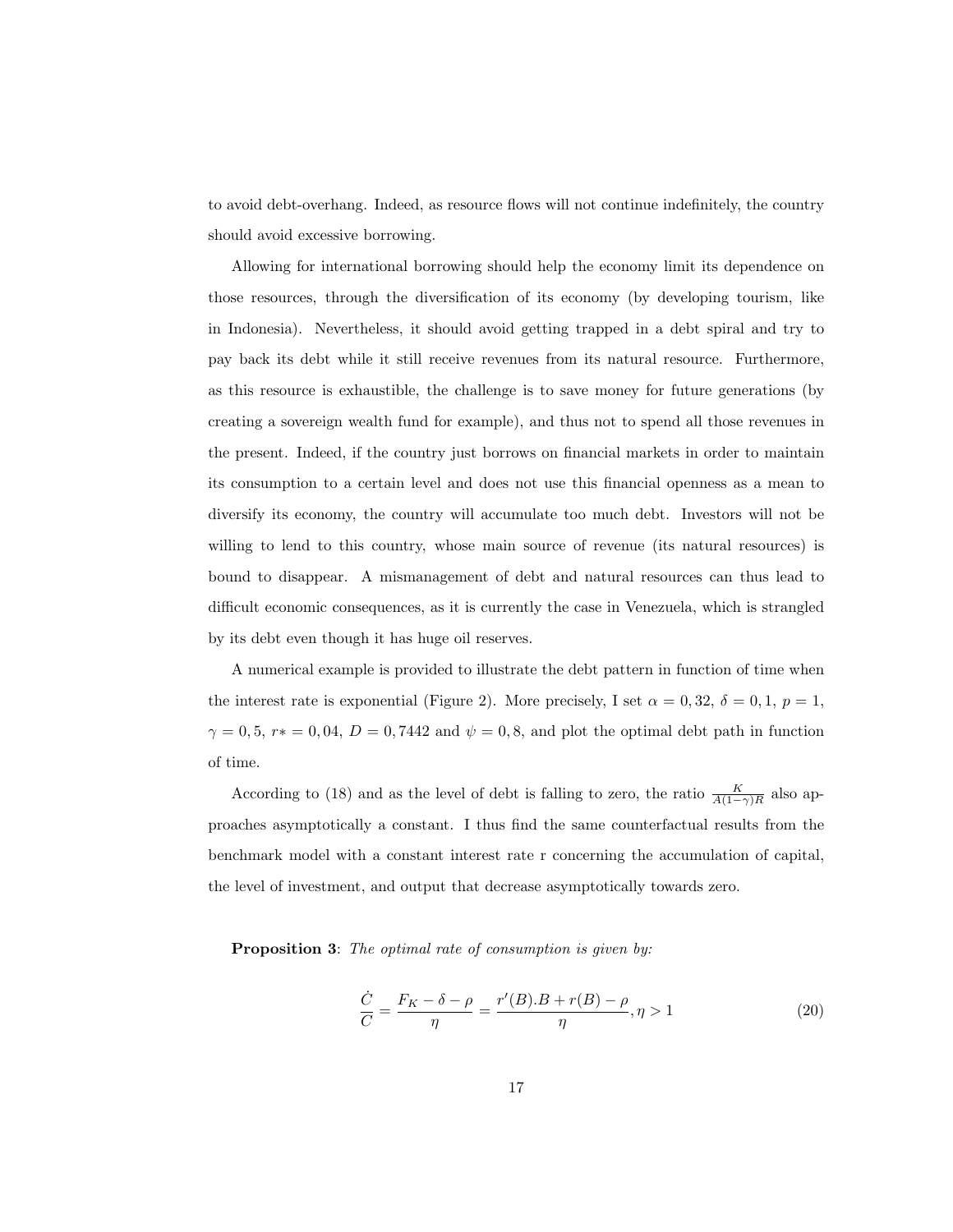

This is straightforward from equations (6) and (11). Consumption accumulates at a rate equal to the difference between the net marginal product of capital  $F_K - \delta$  and the discount rate  $\rho$ .

Nevertheless, this time the consumption growth rate  $g_C$  is depending on the level of debt  $B_t$ , contrary to the model with a constant interest rate.

In fact during the transitional dynamics, the consumption growth rate is first positive:  $g_C \geq 0$  when  $r'(B) \cdot B + r(B) \geq \rho$ . The country borrows to enjoy a certain level of consumption early on, but pays the price later in the form of low consumption growth rate. In the long run, as the level of debt B tends asymptotically towards zero, this growth rate becomes negative, thus  $g_C \leq 0$ , and consumption decreases. Those results are still different from Stiglitz (1974), as consumption is not sustainable in the long run, even though this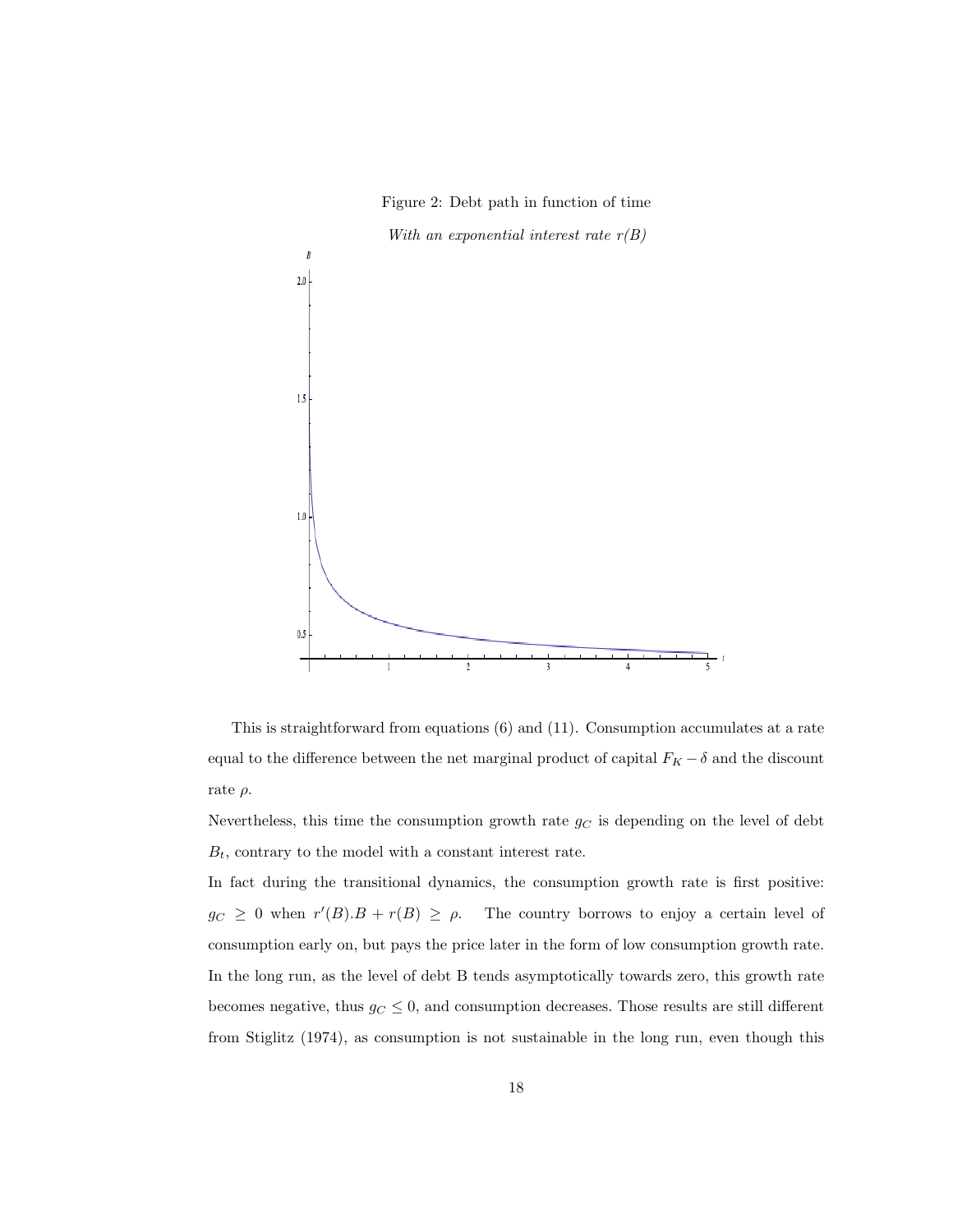time the consumption growth rate is positive at the beginning.

To illustrate the consumption growth rate in function of time when the interest rate is exponential (Figure 3), I set  $\alpha = 0, 32, \delta = 0, 1, \, p = 1, \, \gamma = 0, 5, \, r*=0, 04, \, D=0, 7442$  and  $\psi = 0, 8.$ 

Figure 3: Consumption growth rate in function of time



With an exponential interest rate  $r(B)$ 

It can be seen that the consumption growth rate is first positive, and then declines in the long run. Therefore, when the interest rate is endogenized, consumption can grow for a while before decreasing. The inverted U-shape of consumption can be explained by the fact that natural resource-rich countries usually have high level of consumption when they start extracting their resources. But with the resource depletion, the country produces less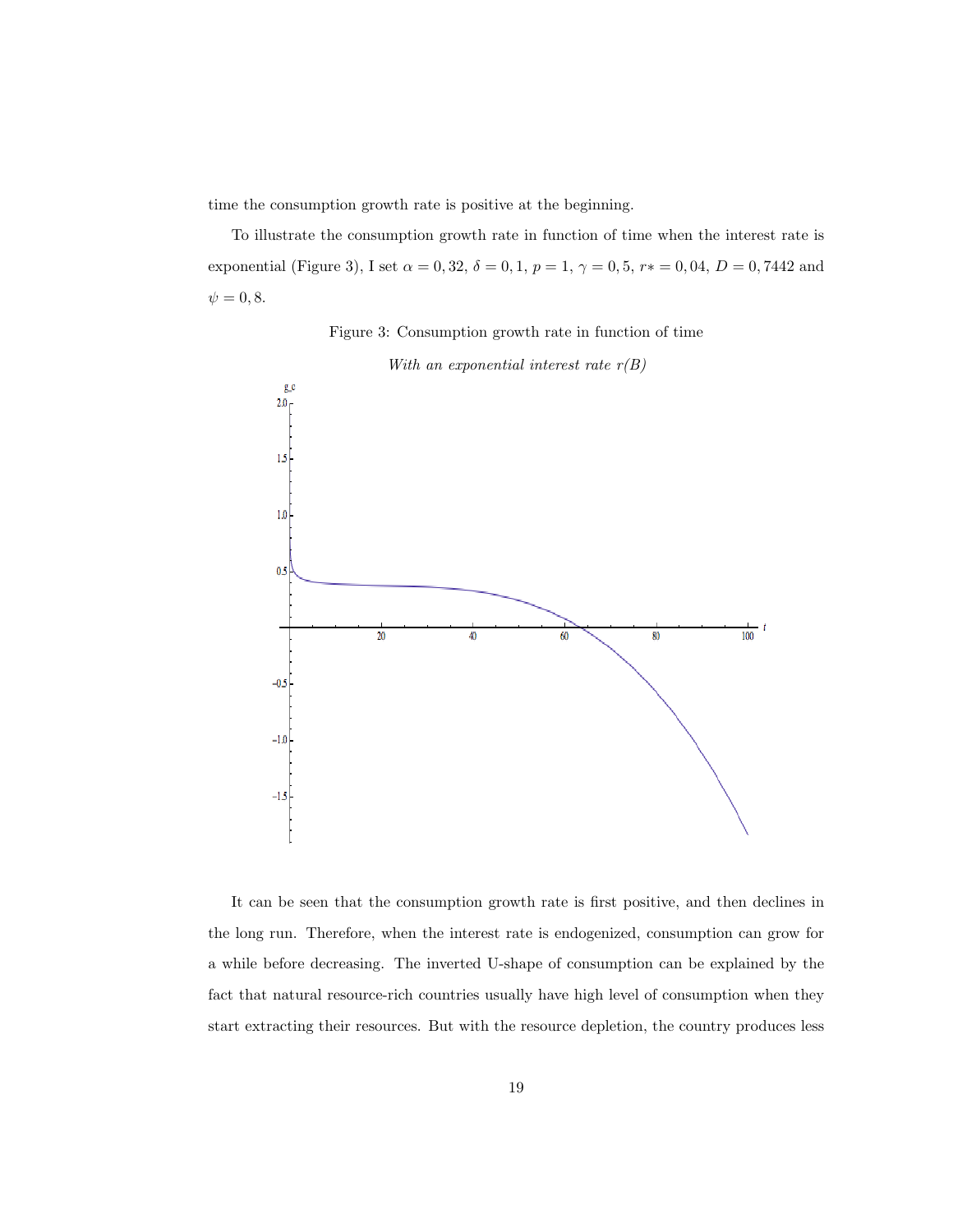and exports less its natural resources. It has thus less revenues and its consumption tends to decrease. That is the case of some oil producing countries, that when they start exporting oil they have high level of consumption, but with the decrease of their oil production, consumption is then declining.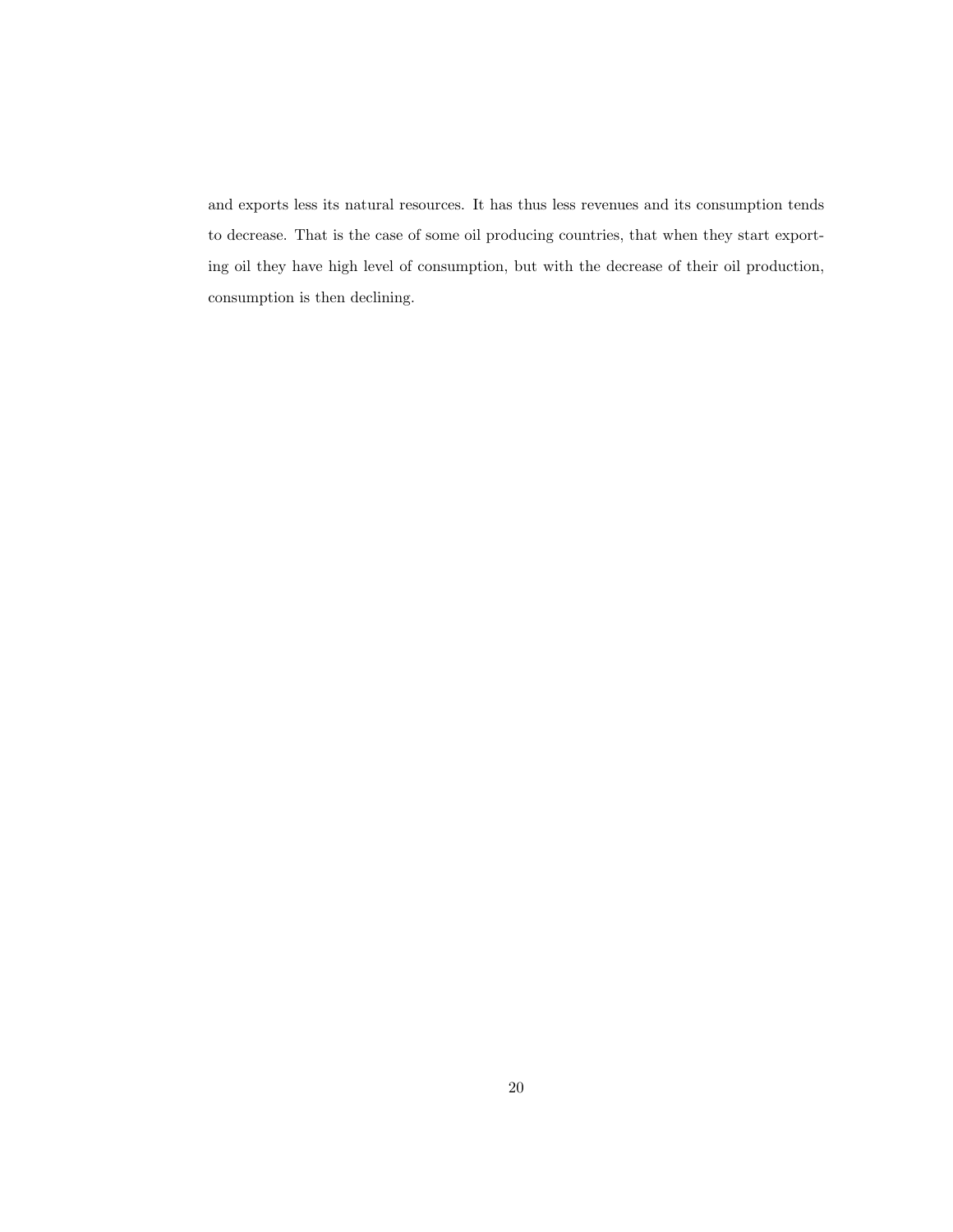### 5 Conclusion

This paper has developed an exogenous optimal growth model of a resource-rich open economy, where natural resources are essential for production and non-renewable.

The main finding is that sustainability is not feasible when the interest rate is constant, even if there is technical progress, but when the economy faces a debt-elastic interest rate, consumption can grow for a while before decreasing in the long-run.

First, it was shown that when the interest rate is assumed constant and with technical progress, this economy is faced to decreasing consumption and production. This leads to some counterfactual no-growth results, as all the variables approach asymptotically zero and that natural resources and output, consumption do not grow at the same rate on a balanced growth path. Contrary to Stiglitz (1974), resource augmenting technical progress does not overcome resource scarcity. In the literature extending Ramsey models to an open economy, borrowing constraints with a collateral or adjustment costs are usually added in order to found less paradoxical results, but my approach is different. I introduce an interest rate that increases in the aggregate level of debt. It is a more realistic assumption, as countries usually face a risk premium. Second, when the interest rate is endogenized, the optimal level of debt asymptotically declines, and so do the output, capital and investment. Therefore, the country ought to pay back its debt. Nevertheless, the growth rate of consumption is positive during the transitional dynamics before declining. The country can thus see its consumption increase at first in the debt-elastic interest rate model, but it then decreases in the long run. In fact, neither technical change nor financial openness enable the country to sustain its consumption in the long-term in my model. To overcome resource depletion, the country should switch to an economy, where natural resources are no longer essential to production. The policy recommendation for those natural resource-rich countries is thus to reduce their debt and to diversify their economy in order to overcome resource scarcity.

This paper can be considered as a contribution to the optimal growth models with ex-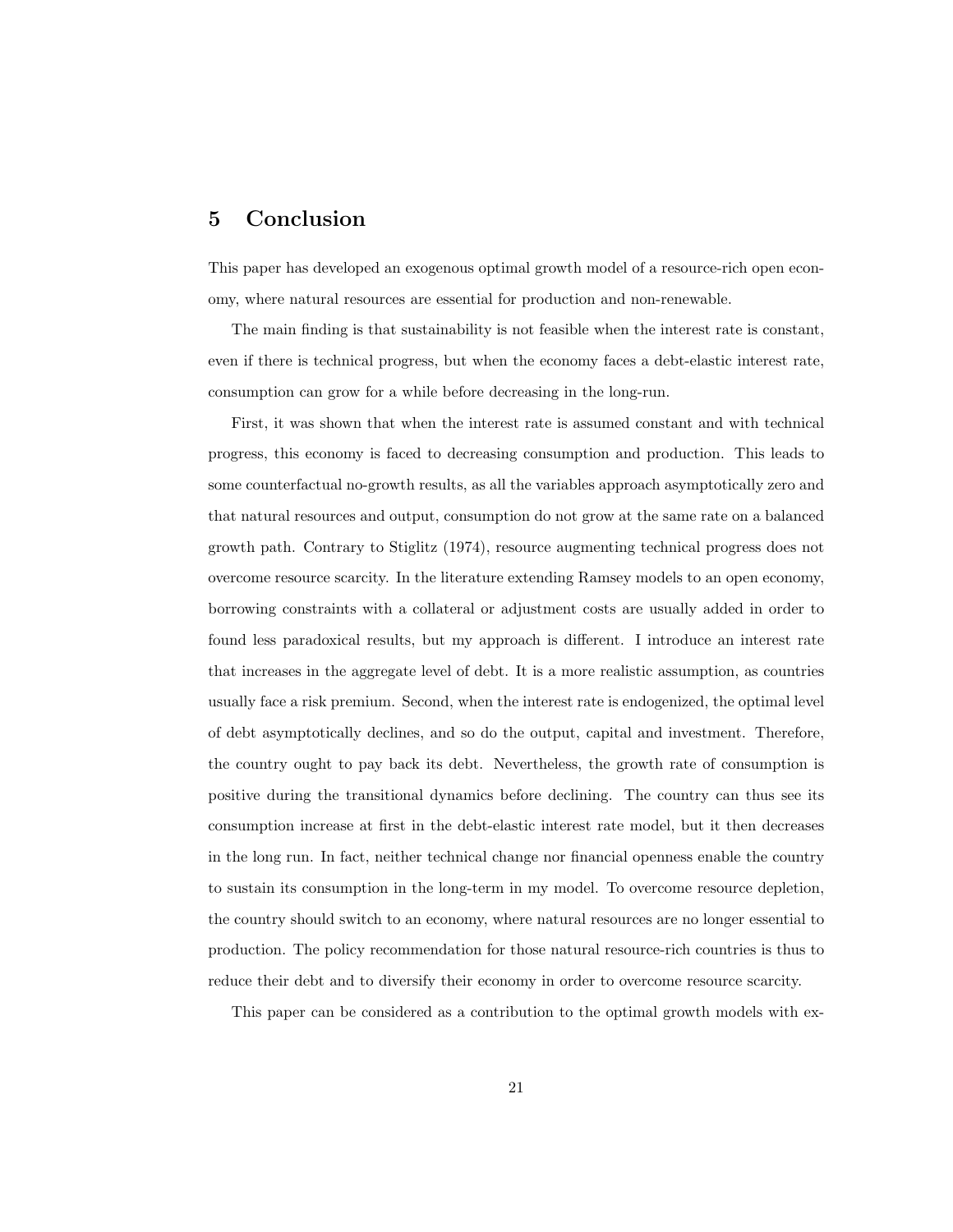haustible natural resources, that focused mainly on closed economies. One way to extend this paper would be to optimize the model according to  $\gamma$  the share of the country's natural resources exported abroad. Another extension would be to introduce a constraint on international credit, where natural resources could be used as collateral.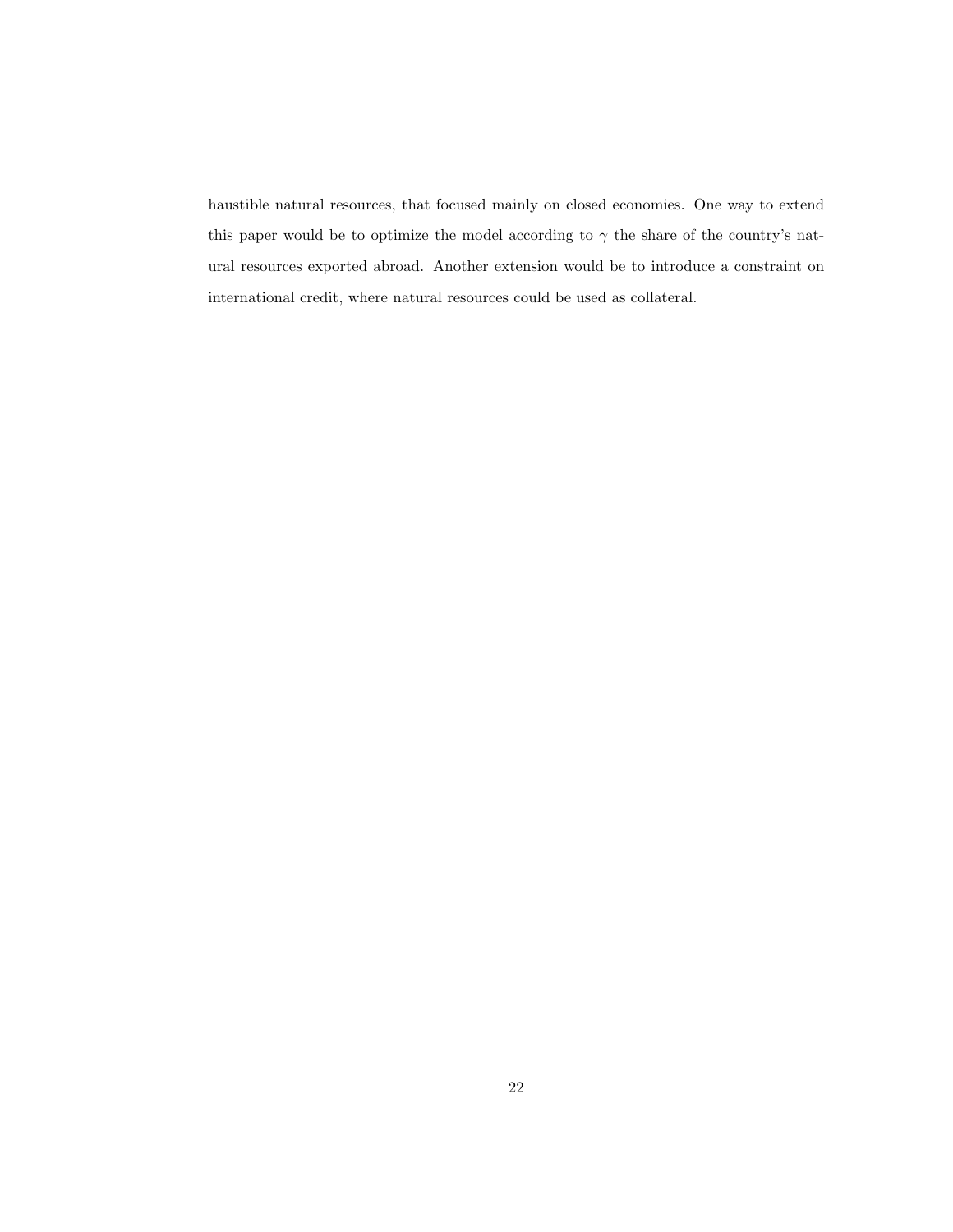#### References

Adelman M.A. (1986), "Oil producing countries' discount rates", M.I.T. Enerfy Laboratory Working Paper.

Barbier, E.B. (1999), "Endogenous Growth and Natural Resource Scarcity", Environmental and Resource Economics 14: 51-74.

Barro, R. and Sala-i-Martin,X. (2003), Economic Growth, Cambridge, Mass., The MIT Press.

Benchekroun, H. and Withagen C. (2011),"The optimal depletion of exhaustible resources: A complete characterization." Resource and Energy Economics 33(3): 612 - 636.

Dasgupta, P. and Heal, G. (1974), "The optimal depletion of exhaustible resources",

Review of Economic Studies, Symposium on the Economics of Exhaustible Resources: 3-28

Easterly, W. (2002), "How did the heavily indebted poor countries become heavily indebted? Reviewing 2 decades of debt relief", World Development, 30(10): 1677-1696

Gilbert, R.J. (1979), "Optimal Depletion of an Uncertain Stock", Review of Economic Studies 46: 47-57.

Grimaud, A. and Rougé, L. (2003), "Non-renewable resources and growth with vertical innovations: optimum, equilibrium and economic policies", Journal of Environmental Economics and Management 45: 433-453.

Heal, G. (1979), "Uncertainty and the Optimal Supply Policy for an Exhaustible Resource", In Advances in the Economics of Energy and Resources.Vol. 2.

Hotelling, H. (1931), "The Economics of Exhaustible Resources", Journal of Political Economy 39: 137-175.

Loury, G. (1978),"The Optimal Exploitation of an Unknown Reserve", Review of Economic Studies 45 : 621-36.

Oxborrow, D. and Turnovsky, S. J. (2015), "Closing the Small Open Economy Model: A demographic Approach", University of Washington Working Paper.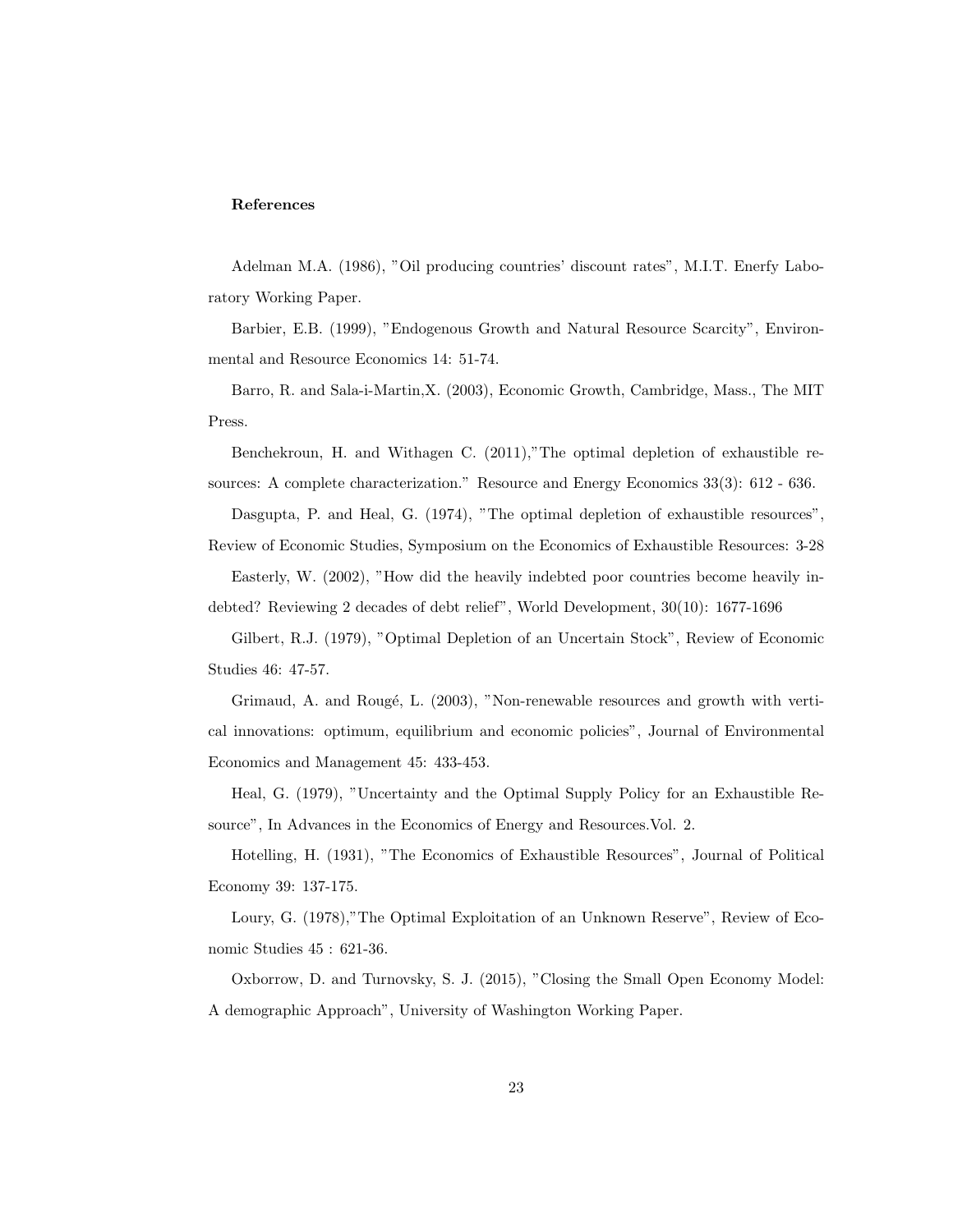Poelhekke, S. and van der Ploeg, F. (2008), "Volatility, Financial Development and the Natural Resource Curse," OxCarre Working Papers 003, Oxford Centre for the Analysis of Resource Rich Economies, University of Oxford.

Schmitt-Grohe, S. and Uribe, M. (2003),"Closing small open economies", Journal of International Economics 61: 163-185.

Schou, P. (1996), "A Growth Model with Technological Progress and Non- renewable Resources", Mimeo, University of Copenhagen (1996).

Solow, R. (1974), "Intergenerational equity and exhaustible resources", Review of Economic Studies, Symposium on the Economics of Exhaustible Resources: 29-46.

Stiglitz, J. (1974), "Growth with exhaustible natural resources: Efficient and optimal growth paths", Review of Economic Studies, Symposium on the Economics of Exhaustible Resources: 123-137.

Van der Ploeg, F. and Venables, A. (2011), "Harnessing Windfall Revenues: Optimal Policies for ResourceRich Developing Economies", The Economic Journal 551:1-30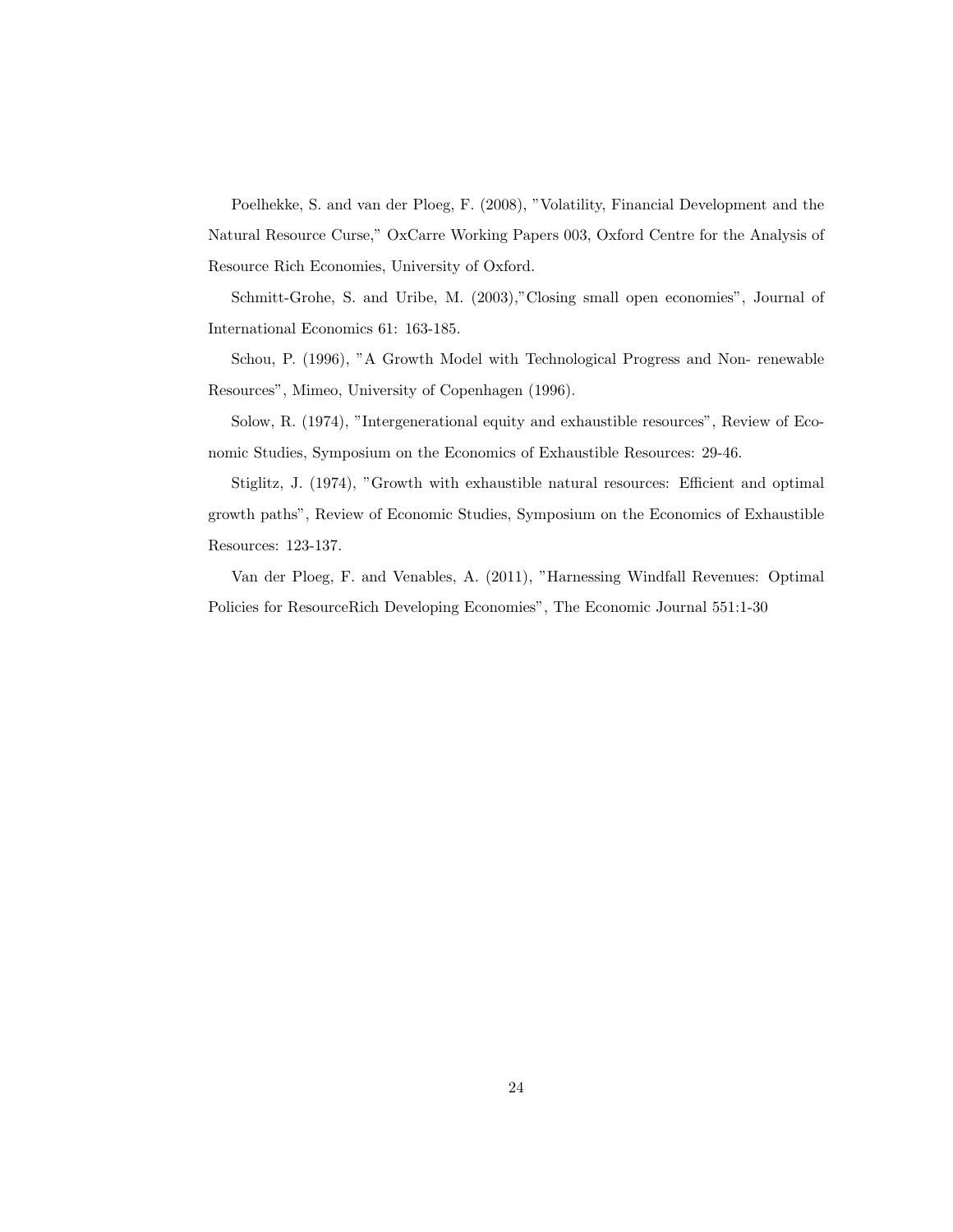#### Appendix

Appendix 1 : Model with a constant interest rate and no technical progress The production function can be written as :  $Y = F(K,R) = K^{\alpha}((1-\gamma)R)^{\alpha-1}$ 

With an interest rate r constant, the government's dynamic budget constraint is:

$$
\dot{B}(t) = C(t) + rB(t) + I(t) - Y(t) - \gamma pR(t)
$$
\n(21)

The optimality conditions remain the same as in the general model, except for equation (11) that becomes:

$$
\dot{\lambda}_3(t) = \lambda_3(t)(\rho - r) \tag{22}
$$

Using  $(8)$  and  $(11)$  yields that the marginal productivity of capital is equal to the depreciation rate plus the interest rate:

$$
F_K = \delta + r \tag{23}
$$

Besides, using the production function and equation (23), the marginal productivity of capital can be reexpressed as:

$$
F_K = \alpha \left(\frac{K}{(1-\gamma)R}\right)^{\alpha-1} = \delta + r
$$

It leads to a ratio capital natural resource  $\frac{K}{(1-\gamma)R}$  which is constant, when the interest rate r is constant:

$$
\frac{K}{(1-\gamma)R} = (\frac{\delta+r}{\alpha})^{\frac{1}{\alpha-1}}
$$

From (9) and (11), the marginal productivity of natural resources depends on the price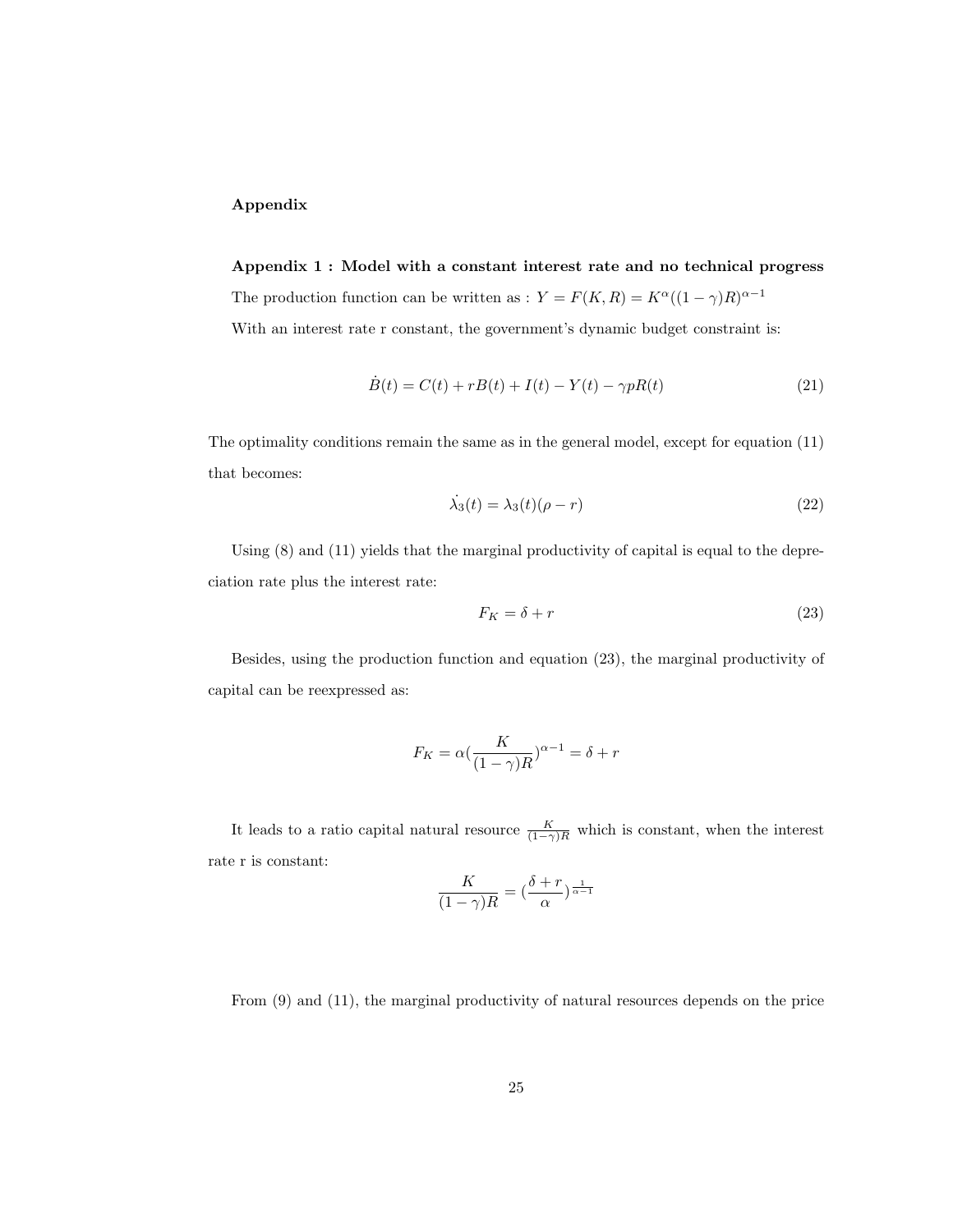of those resources and on the interest rate:

$$
F_R + \gamma p = -\frac{\lambda_2(0)}{\lambda_3(0)} e^{rt}
$$
\n(24)

As one can note, there is an incompatibility between equation (24), which grows exponentially, and the marginal productivity of the natural resources derived from the production function,  $F_R + \gamma p = (1 - \alpha)(1 - \gamma)(\frac{K}{(1 - \gamma)R})^{\alpha} + \gamma p$ , which is constant.

We have to distinguish two cases:  $-$  If the country does not export its natural resources, then  $\gamma = 0$ , the model does not work. Equation (24) becomes:

$$
F_R = -\frac{\lambda_2(0)}{\lambda_3(0)} e^{rt},
$$

which is not possible as  $\mathbb{F}_R$  is constant.

- If the country exports its natural resources, equation (24) holds if and only if prices increase at a rate r. Therefore, prices can be reexpressed as:

$$
p(t) = p(0)e^{rt}
$$

Using equations (23) and (24) boils down to a new Solow-Stiglitz condition:

$$
\frac{\dot{F}_R + \gamma \dot{p}}{F_R + \gamma p} = F_K - \delta = r \tag{25}
$$

It is shown that along the optimal path, the growth rate of the marginal productivity of the natural resources plus the growth rate of the prices have to be equal to the interest rate.

Proposition: The optimal rate of consumption is given by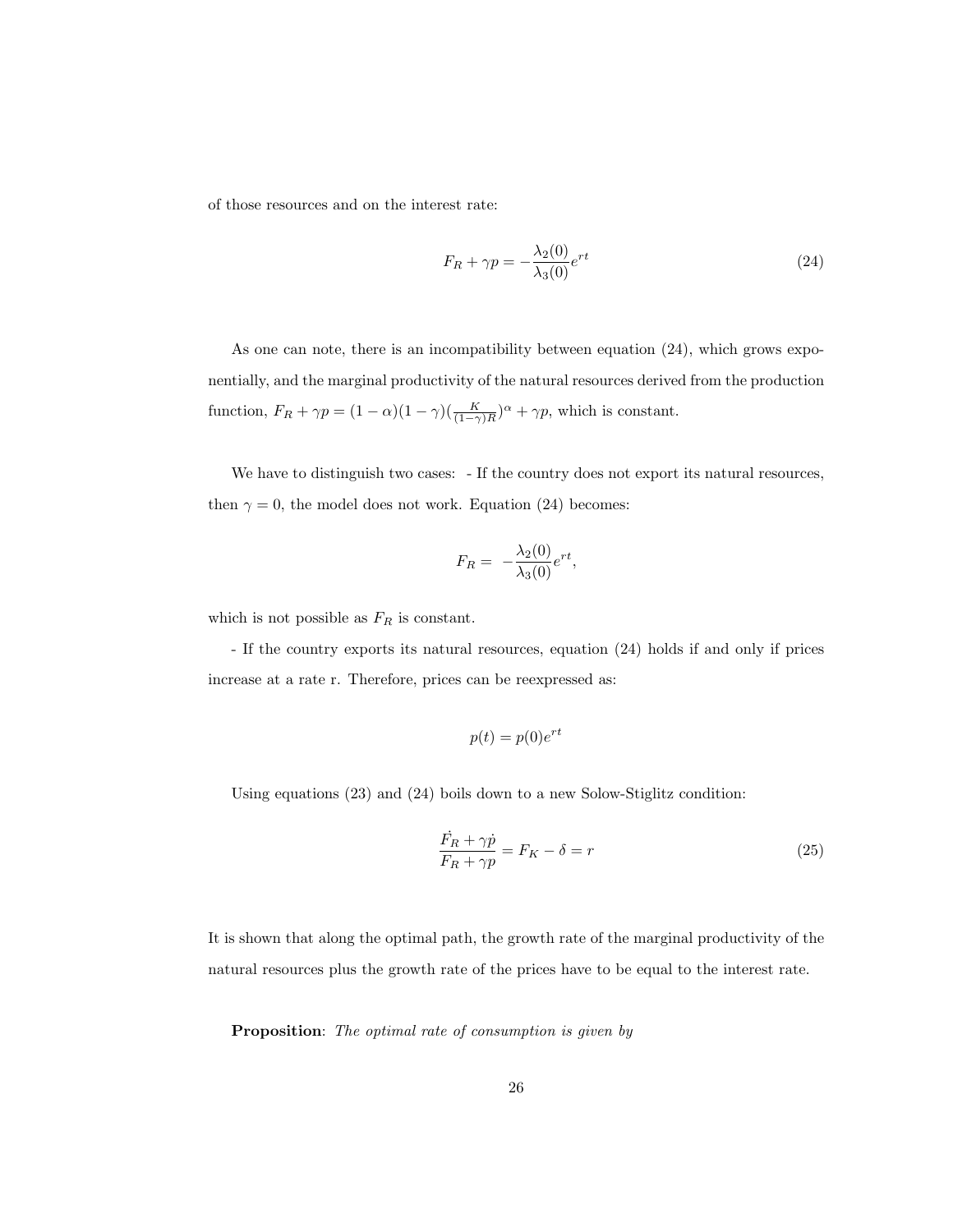$$
g_C = \frac{\dot{C}}{C} = \frac{r - \rho}{\eta}, \eta > 1
$$
\n(26)

If  $\eta = 1$ ,  $\frac{\dot{C}}{C} = r - \rho$ 

Proof: This is straightforward from equations (6) and (11), which give the Keynes-Ramsey rule.

As  $r \leq \rho$ , the rate of consumption is negative, therefore consumption decreases asymptotically towards zero. This result confirms what has been shown in the literature extending the Ramsey model to an open economy with international borrowing, where consumption also tended to zero.

I shall see now what are the implications of a constant ratio capital natural resource on output.

Proposition: The optimal path of output and stock of capital approach zero.

Proof: As the natural resources are exhaustible, therefore the rate of extraction of those resources tends towards zero:  $\lim_{t\to+\infty} R = 0$ 

Since the ratio  $\frac{K}{(1-\gamma)R}$  is constant, this implies that the accumulation of capital also approaches zero

$$
\lim_{t \to +\infty} K = 0
$$

As K and R are falling to zero, therefore output also decreases towards zero:

$$
\lim_{t \to +\infty} Y = 0
$$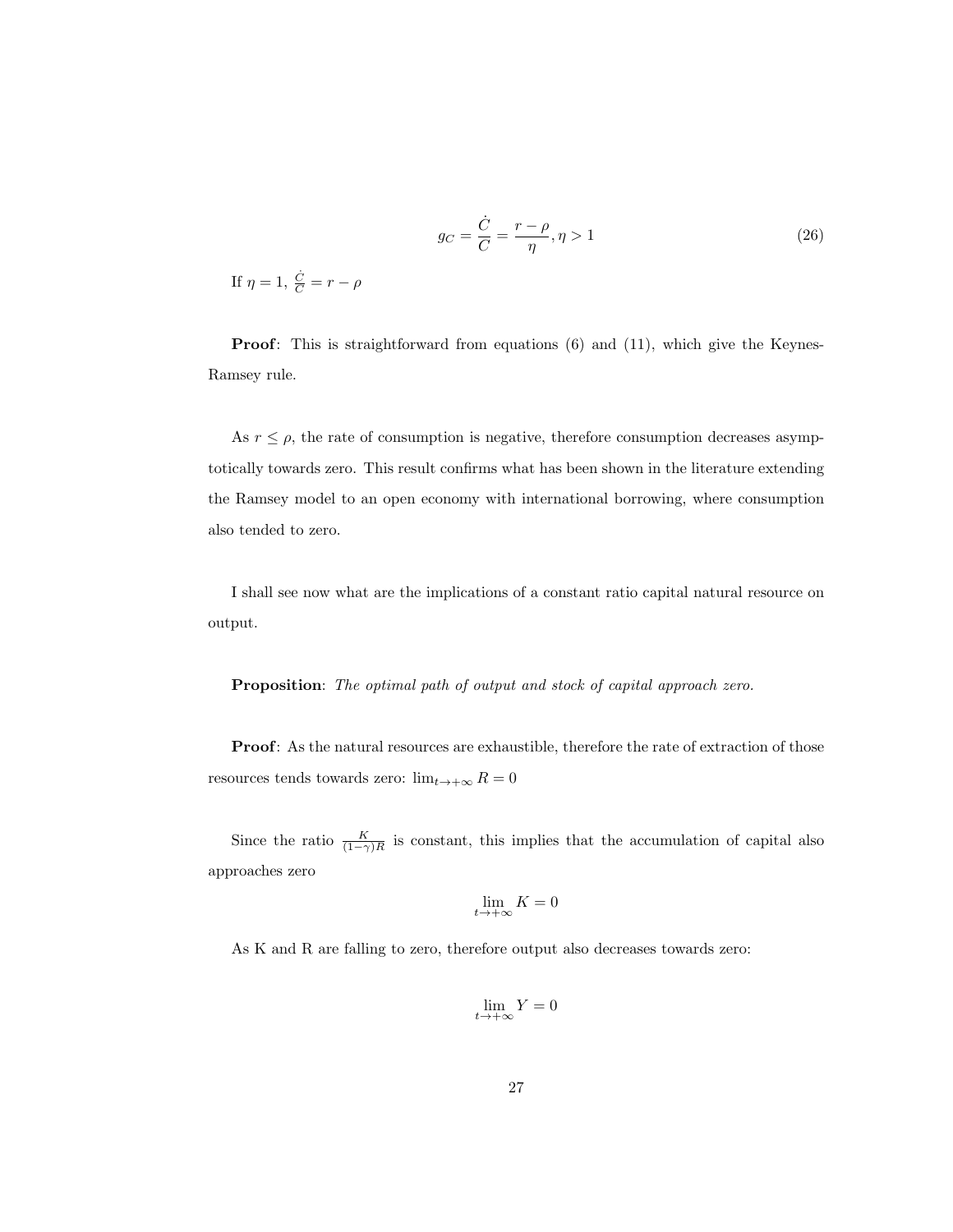In other words, not just the growth rate but even the level of output will vanish.

In addition, from equation (2), the level of investment is also approaching zero:

$$
\lim_{t \to +\infty} I = 0
$$

Those no-output and no-growth results appear to be counterfactual. Especially, the fact that production also falls towards zero leads to an economy on the way to extinction.

Adding exhaustible natural resources to an open economy version of the Ramsey model leads thus to different results from those models with no natural resources, where the speed of convergence for capital and output is infinite.

A balanced growth path (BGP) is defined as a path along which the quantities Y, C and K change at constant proportionate rates.

**Proposition:** Along a BGP,  $g_Y = g_K = g_I = g_C = g_R$ 

**Proof:** Let reexpress the production function in growth rate, such as  $g_x = \frac{\dot{x}}{x}$ .

$$
Y = (\frac{K}{(1-\gamma)R})^{\alpha}R
$$

Then,

$$
g_Y = \alpha g_{\frac{K}{(1-\gamma)R}} + g_R
$$

As the ratio  $\frac{K}{(1-\gamma)R}$  is constant, its growth rate equals zero.

Therefore,  $g_K = g_R$  and  $g_Y = g_R$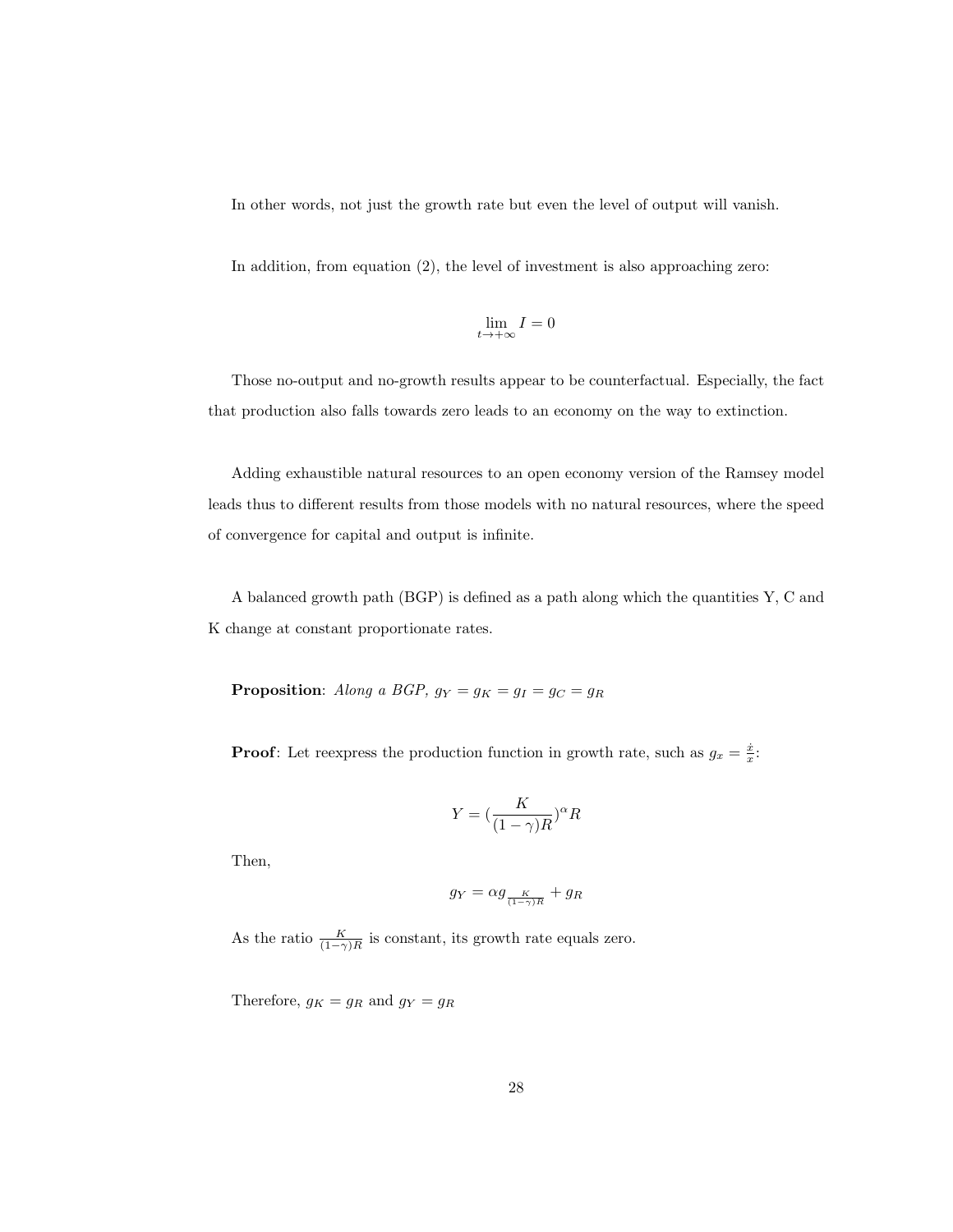Then, 
$$
g_Y = g_K = g_I = g_R = g_C = \frac{r - \rho}{\eta} \leq 0, \eta > 1
$$

Concerning the debt path, the budget constraint need to be considered:  $\dot{B}(t) = C(t) + rB(t) + I(t) - Y(t) - \gamma pR(t)$ :

$$
B(t) = b_1 e^{rt} + b_2 e^{\frac{r-\rho}{\eta}t} + b_3 e^{(\frac{r-\rho}{\eta}+r)t}
$$

Solving this, with the transversality condition  $\lim_{t\to\infty}e^{-\rho t}\lambda_3(t)B(t)=0$  and the corresponding solution  $\lambda_3(t) = \lambda_3(0)e^{(\rho - r)t}$  yields:

$$
\lim_{t \to +\infty} \lambda_3(0) (b_1 e^{rt} + b_2 e^{\frac{r-\rho}{\eta}t} + b_3 e^{(\frac{r-\rho}{\eta}+r)t}) e^{-rt} = 0
$$

$$
\lambda_3(0) \lim_{t \to +\infty} (b_1 + b_2 e^{(\frac{r-\rho}{\eta} - r)t} + b_3 e^{\frac{r-\rho}{\eta}t}) = 0
$$

From the transversality condition, it is shown that  $b_1 = 0$  and as  $r \le \rho$ ,  $\lim_{t \to +\infty} B(t) =$ 0.

This induces that

$$
maxg_B = \frac{r - \rho}{\eta}
$$

Appendix 2: Proof of  $\lim_{t\to+\infty} B(t) = 0$  in the model with a constant interest rate and technical progress

As in Appendix 1, concerning the debt path, the budget constraint is considered. Knowing that Y, I and R tend asymptotically towards zero, with constant prices :

$$
B(t) = b_1 e^{rt} + b_2 e^{\frac{r-\rho}{\eta}t}
$$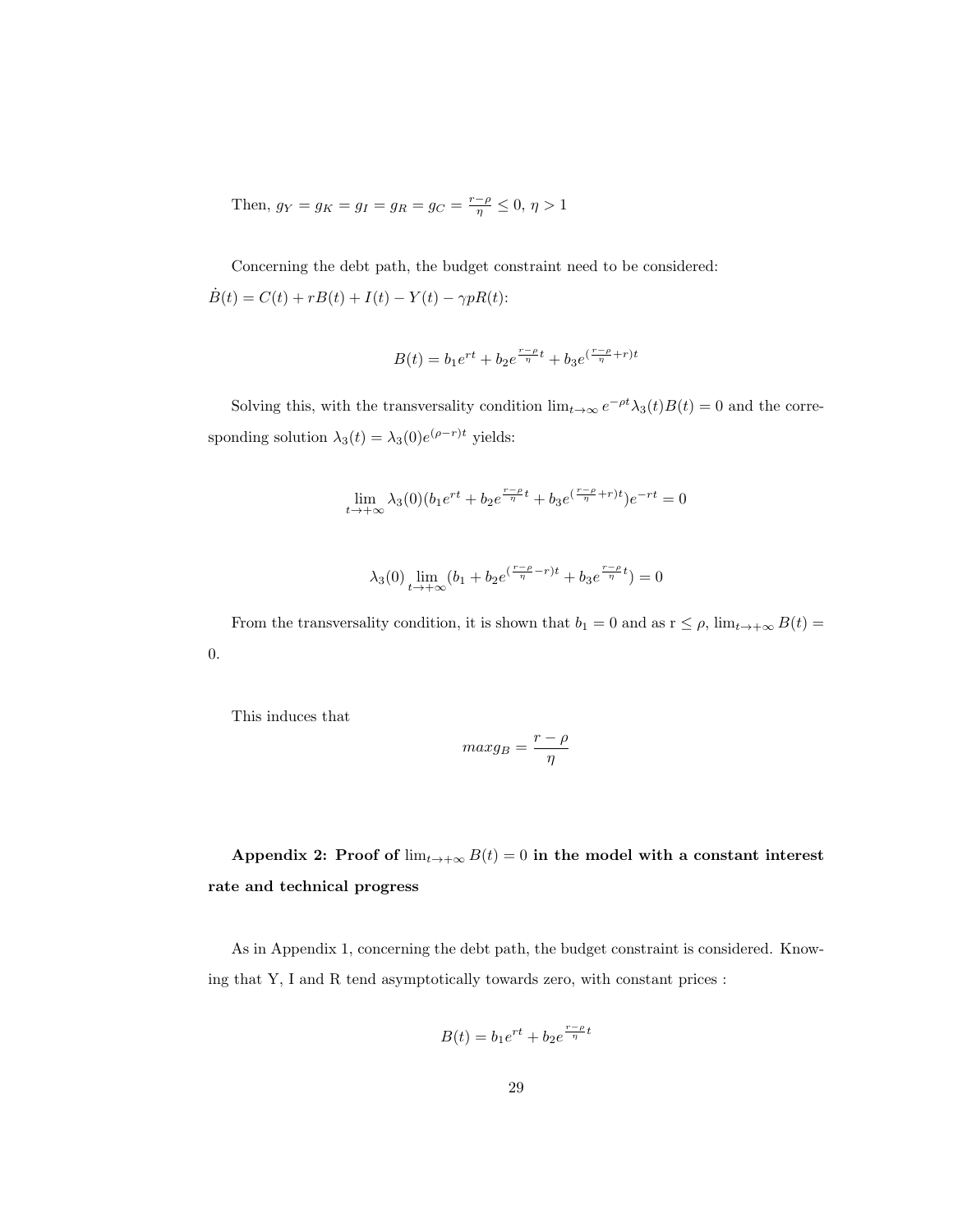Solving this, with the transversality condition  $\lim_{t\to\infty} e^{-\rho t} \lambda_3(t) B(t) = 0$  and the corresponding solution  $\lambda_3(t) = \lambda_3(0)e^{(\rho - r)t}$  yields:

$$
\lim_{t \to +\infty} \lambda_3(0) (b_1 e^{rt} + b_2 e^{\frac{r-\rho}{\eta}t}) e^{-rt} = 0
$$

$$
\lambda_3(0)\lim_{t\to+\infty}(b_1+b_2e^{(\frac{r-\rho}{\eta}-r)t})=0
$$

From the transversality condition, it leads to  $b_1 = 0$  and as  $r \le \rho$ , then  $\lim_{t \to +\infty} B(t) = 0$ .

Appendix 3 : Proof of Proposition 2 in the model with a debt-elastic interest rate

Using  $(16)$  and  $(18)$ , yields:

$$
\frac{F_R+\gamma p}{F_R+\gamma p}=\frac{1}{\alpha}*G(B).r'(B)*\dot{B}
$$

with

$$
G(B) = \alpha \frac{\frac{1}{\alpha - 1} (r'(B).B + r(B) + \delta) \frac{1}{\alpha - 1} - 1)}{(r'(B).B + r(B) + \delta) \frac{1}{\alpha - 1})}
$$

And thus with (19), it leads to a function of B,  $r(B)$ ,  $r'(B)$ ,  $G(B) < 0$ :

$$
\frac{1}{\alpha} * G(B) . r'(B) * \dot{B} = r'(B) . B + r(B)
$$

This condition can be reexpressed as the following autonomous differential equation:

$$
\dot{B} = H(B)
$$

with  $H(B) = (r'(B).B + r(B)) * \frac{\alpha}{G(B) * r'(B)}$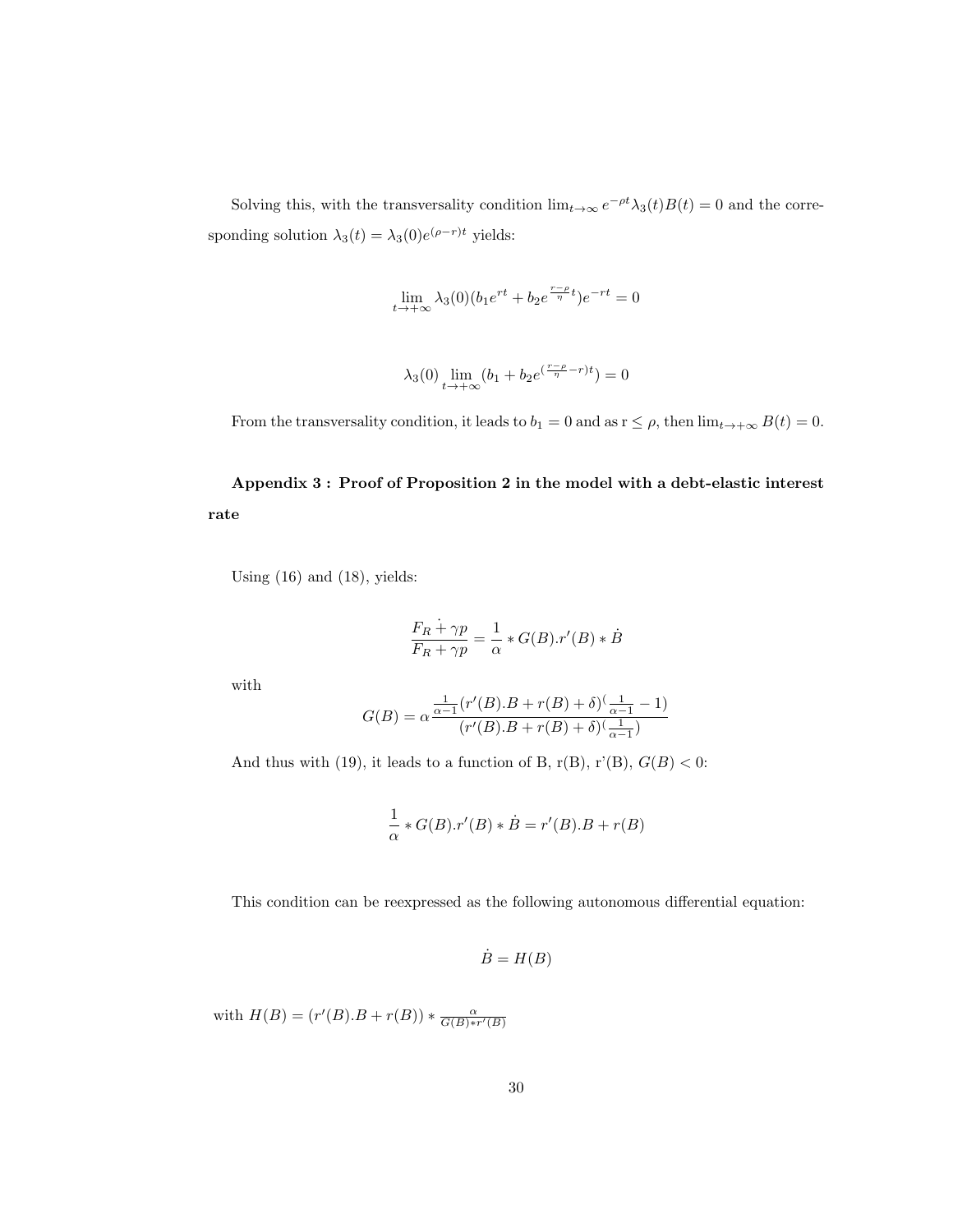As  $B > 0$ ,  $r(B) > 0$  and  $r'(B) > 0$ , and  $G(B) < 0$ ,  $H(B) = \dot{B}$  is thus negative. Therefore, the optimal level of debt B is decreasing with time.

#### Appendix 4 : Model with a debt-elastic interest rate with increasing prices

In this case, prices are no longer constant. They are now assumed to increase at a rate θ, with:  $p(t) = p(0)e^{\theta t}$ . The idea is to see if increasing prices, like in 2002-2008 where the oil price went from 20\$ to 140\$, can help have a sustainable growth.

The equation (20) becomes:

$$
\frac{\dot{F_R} + \gamma \dot{p}}{F_R + \gamma p} = \frac{G(B) \cdot r'(B) * \dot{B} + \gamma \dot{p}}{\alpha}
$$

$$
\frac{G(B).r'(B) * \dot{B} + \gamma \dot{p}}{\alpha} = r'(B).B + r(B)
$$

This condition can be reexpressed as the following non autonomous differential equation, as p depends now on time:

$$
\dot{B}=H_2(B)
$$

with  $H_2(B) = \frac{\alpha(r'(B).B+r(B))- \gamma \dot{p}}{G(B)*r'(B)}$  $G(B)$ \* $r'(B)$ 

As it is known from below  $r(B) > 0$ ,  $r'(B) > 0$ , and  $G(B) < 0$ . Moreover,  $\gamma > 0$  and  $\dot{p} > 0$ . Therefore, when  $\alpha(r'(B) \cdot B + r(B)) < \gamma \dot{p}$ , then  $\dot{B} > 0$ . Let us